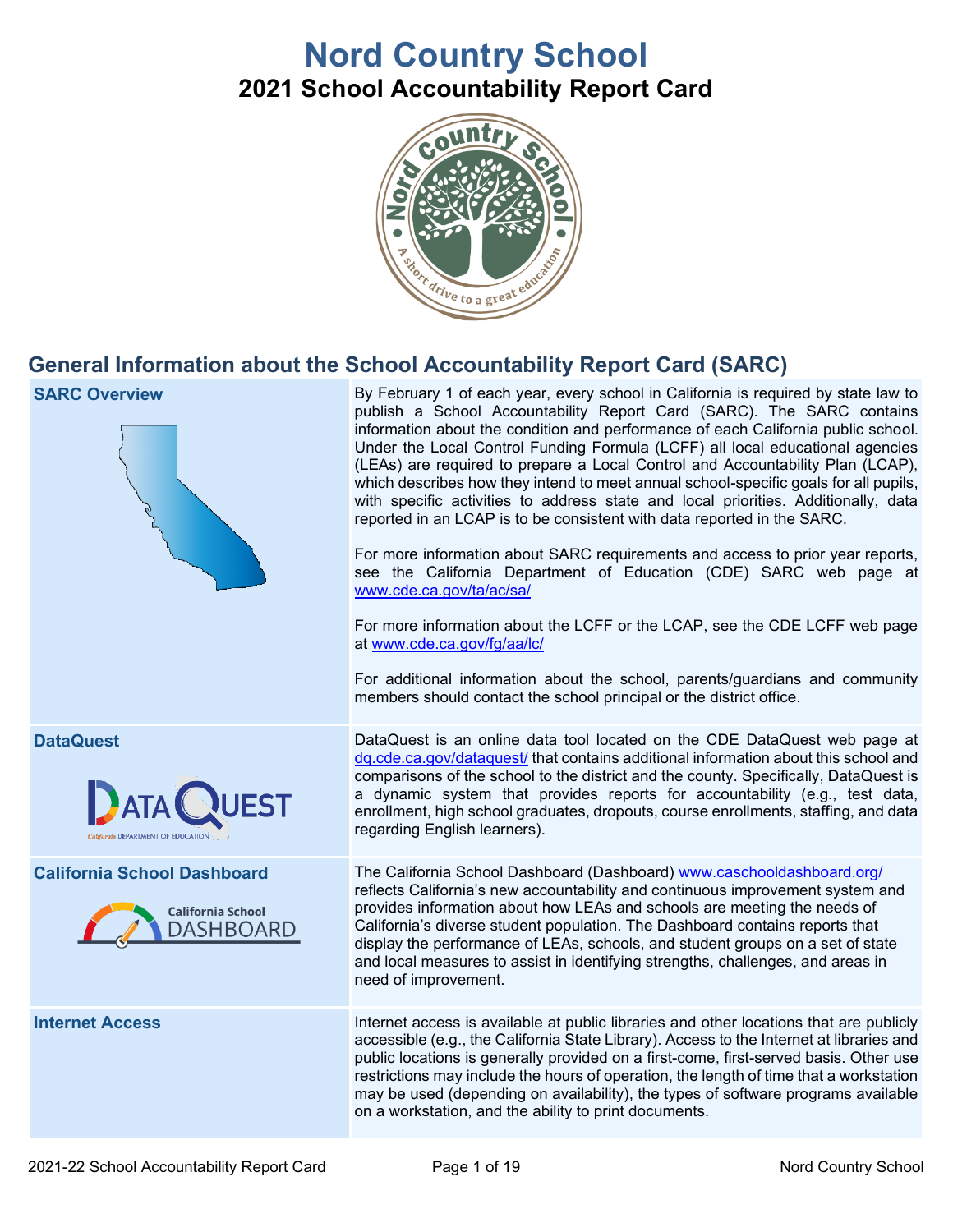### **2021-22 School Contact Information**

| <b>School Name</b>                               | Nord Country School       |  |  |  |  |
|--------------------------------------------------|---------------------------|--|--|--|--|
| <b>Street</b>                                    | 5554 California St.       |  |  |  |  |
| City, State, Zip                                 | Chico, CA 95973           |  |  |  |  |
| <b>Phone Number</b>                              | 530-891-3138              |  |  |  |  |
| <b>Principal</b>                                 | Kathleen Dahlgren         |  |  |  |  |
| <b>Email Address</b>                             | admin@nordk8.org          |  |  |  |  |
| <b>School Website</b>                            | www.nordcountryschool.org |  |  |  |  |
| County-District-School (CDS) Code 04614240110551 |                           |  |  |  |  |

| 2021-22 District Contact Information |                           |  |  |  |
|--------------------------------------|---------------------------|--|--|--|
| <b>District Name</b>                 | Nord Country School       |  |  |  |
| <b>Phone Number</b>                  | 530-891-3138              |  |  |  |
| Superintendent                       | Kathleen Dahlgren         |  |  |  |
| <b>Email Address</b>                 | admin@nordk8.org          |  |  |  |
| <b>District Website Address</b>      | www.nordcountryschool.org |  |  |  |

### **2021-22 School Overview**

Nord Country School (NCS) is a free, public California Charter School located in the far northwestern corner of Butte County. NCS is organized as a 501(c)3 non-profit public corporation and provides parents with an expanded choice within the public school system in Chico and the surrounding areas.

Nord Country School's mission is to create partnerships with students, families, staff and the community in order to provide a safe and inviting environment in which students will experience the best of traditional education with modern approaches. The Instructional Vision of the school is to provide high quality, standards-based learning experiences that build character, community and global awareness.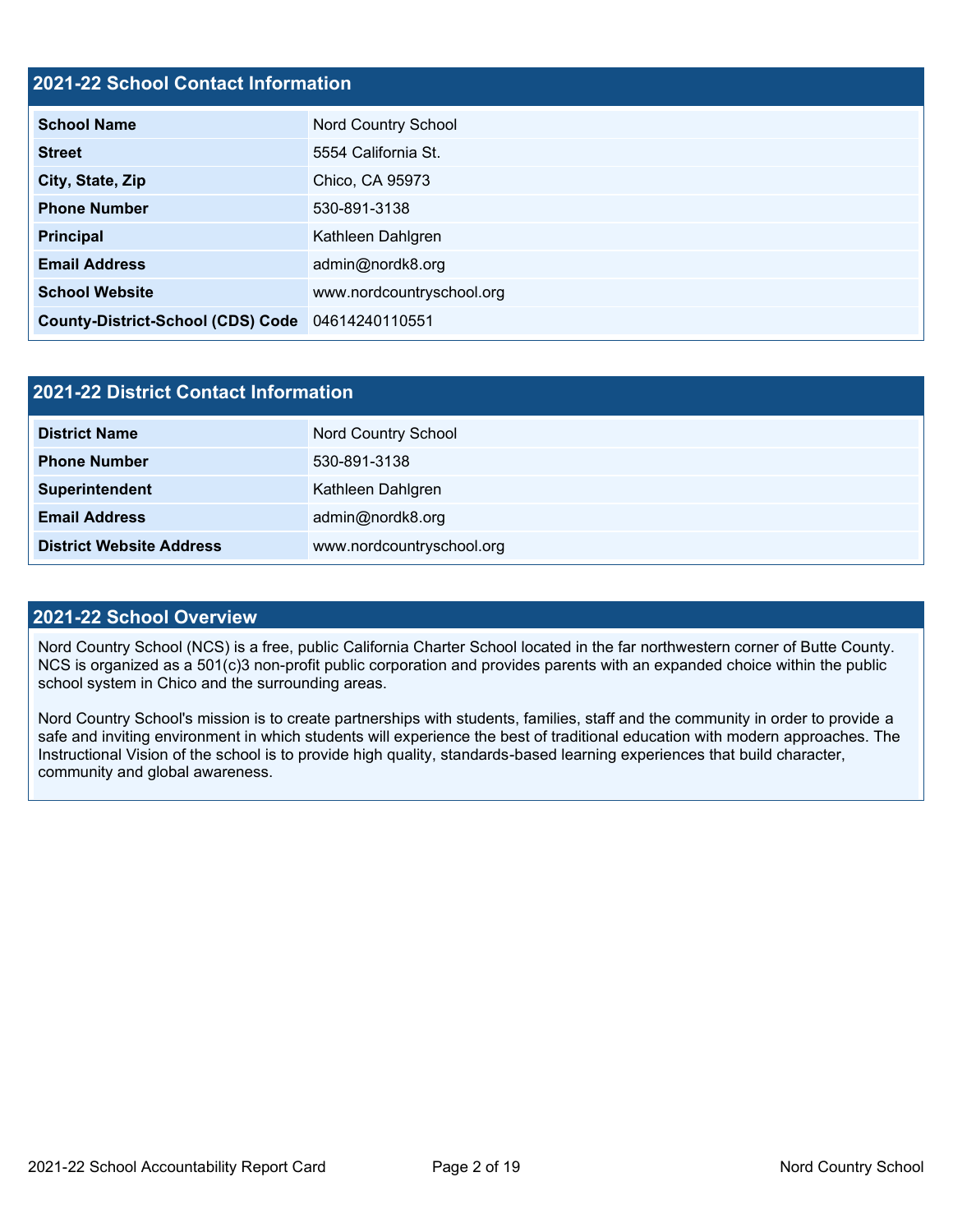# **About this School**

| 2020-21 Student Enrollment by Grade Level |                           |  |  |  |  |
|-------------------------------------------|---------------------------|--|--|--|--|
| <b>Grade Level</b>                        | <b>Number of Students</b> |  |  |  |  |
| Kindergarten                              | 22                        |  |  |  |  |
| Grade 1                                   | 22                        |  |  |  |  |
| Grade 2                                   | 22                        |  |  |  |  |
| Grade 3                                   | 22                        |  |  |  |  |
| Grade 4                                   | 25                        |  |  |  |  |
| Grade 5                                   | 21                        |  |  |  |  |
| Grade 6                                   | 26                        |  |  |  |  |
| Grade 7                                   | 16                        |  |  |  |  |
| Grade 8                                   | 8                         |  |  |  |  |
| <b>Total Enrollment</b>                   | 184                       |  |  |  |  |

# **2020-21 Student Enrollment by Student Group**

| <b>Student Group</b>                   | <b>Percent of Total Enrollment</b> |
|----------------------------------------|------------------------------------|
| Female                                 | 50.5                               |
| <b>Male</b>                            | 49.5                               |
| American Indian or Alaska Native       | 0.5                                |
| Asian                                  | 1.1                                |
| <b>Black or African American</b>       | 1.1                                |
| <b>Hispanic or Latino</b>              | 19                                 |
| <b>Two or More Races</b>               | 4.9                                |
| <b>White</b>                           | 72.8                               |
| <b>English Learners</b>                | 2.2                                |
| <b>Homeless</b>                        | 1.1                                |
| <b>Socioeconomically Disadvantaged</b> | 31                                 |
| <b>Students with Disabilities</b>      | 12.5                               |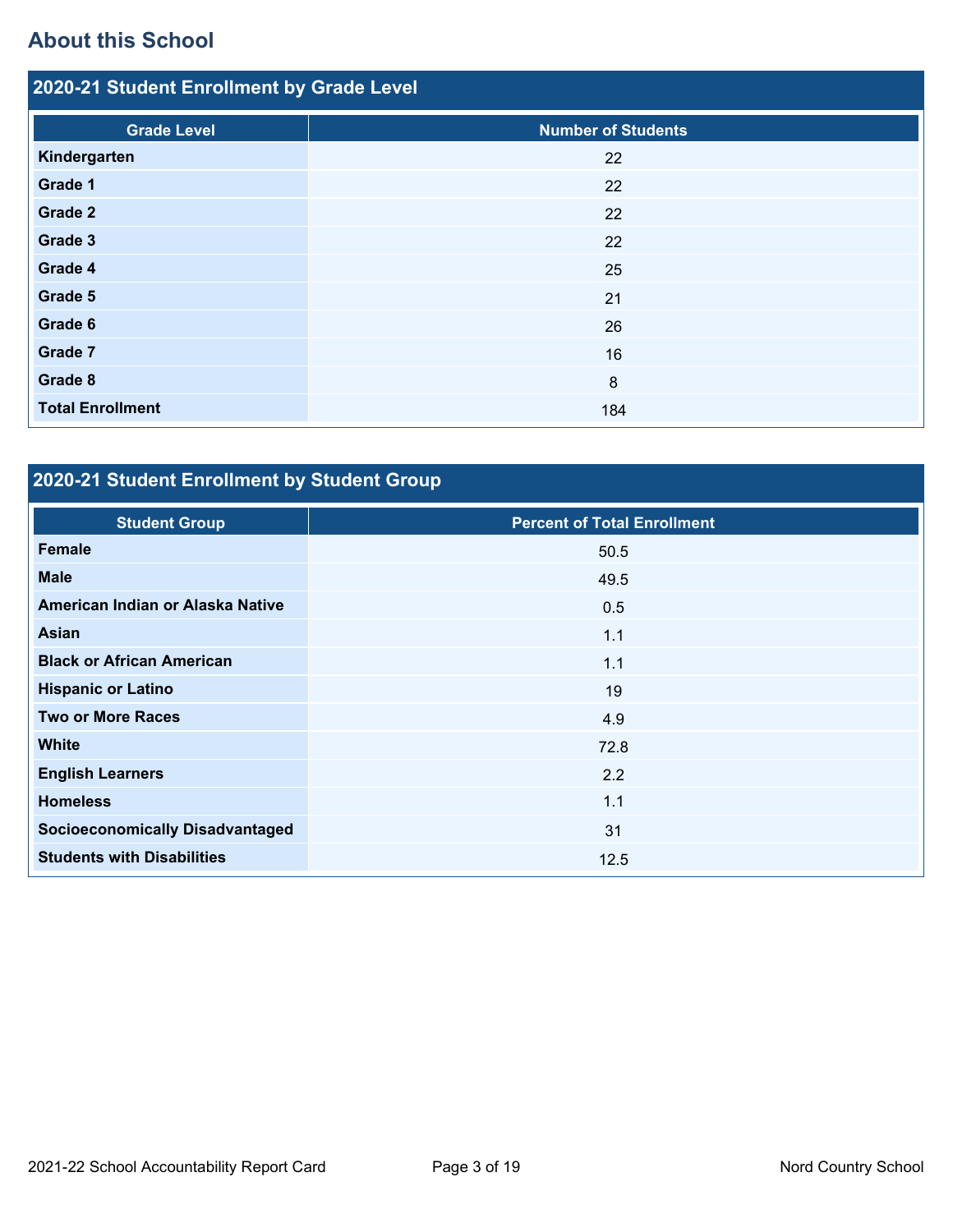## **A. Conditions of Learning State Priority: Basic**

The SARC provides the following information relevant to the State priority: Basic (Priority 1):

- Degree to which teachers are appropriately assigned and fully credentialed in the subject area and for the pupils they are teaching;
	- Pupils have access to standards-aligned instructional materials; and
- School facilities are maintained in good repair

Note: For more information refer to the Updated Teacher Equity Definitions web page at<https://www.cde.ca.gov/pd/ee/teacherequitydefinitions.asp>

### **2019-20 Teacher Preparation and Placement**

| <b>Authorization/Assignment</b>                                                                 | 2019-20 |
|-------------------------------------------------------------------------------------------------|---------|
| Fully (Preliminary or Clear) Credentialed for Subject and Student Placement (properly assigned) |         |
| Intern Credential Holders Properly Assigned                                                     |         |
| Teachers Without Credentials and Misassignments ("ineffective" under ESSA)                      |         |
| Credentialed Teachers Assigned Out-of-Field ("out-of-field" under ESSA)                         |         |
| <b>Unknown</b>                                                                                  |         |
| <b>Total Teaching Positions</b>                                                                 |         |
|                                                                                                 |         |

Note: The data in this table is based on Full Time Equivalent (FTE) status. One FTE equals one staff member working full time; one FTE could also represent two staff members who each work 50 percent of full time. Additionally, an assignment is defined as a position that an educator is assigned to based on setting, subject, and grade level. An authorization is defined as the services that an educator is authorized to provide to students.

### **2019-20 Teachers Without Credentials and Misassignments (considered "ineffective" under ESSA)**

| <b>Authorization/Assignment</b>                              | 2019-20 |
|--------------------------------------------------------------|---------|
| <b>Permits and Waivers</b>                                   |         |
| <b>Misassignments</b>                                        |         |
| <b>Vacant Positions</b>                                      |         |
| <b>Total Teachers Without Credentials and Misassignments</b> |         |

### **2019-20 Credentialed Teachers Assigned Out-of-Field (considered "out-of-field" under ESSA)**

| <b>Indicator</b>                                       | 2019-20 |
|--------------------------------------------------------|---------|
| Credentialed Teachers Authorized on a Permit or Waiver |         |
| <b>Local Assignment Options</b>                        |         |
| <b>Total Out-of-Field Teachers</b>                     |         |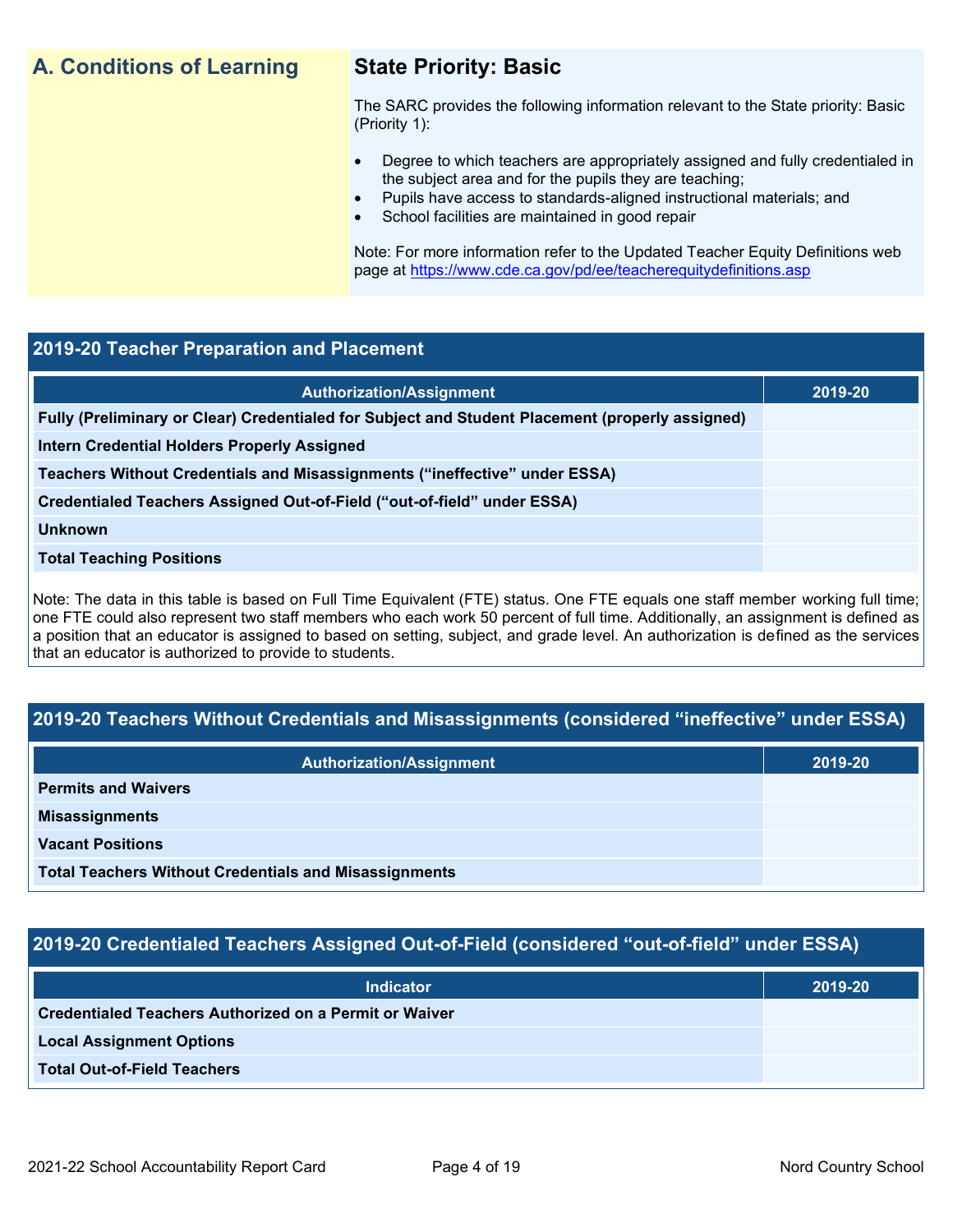### **2019-20 Class Assignments**

| Indicator                                                                                                                                           | 2019-20 |
|-----------------------------------------------------------------------------------------------------------------------------------------------------|---------|
| <b>Misassignments for English Learners</b><br>(a percentage of all the classes with English learners taught by teachers that are misassigned)       |         |
| No credential, permit or authorization to teach<br>(a percentage of all the classes taught by teachers with no record of an authorization to teach) |         |

### **2021-22 Quality, Currency, Availability of Textbooks and Other Instructional Materials**

**Year and month in which the data were collected 2022 January** 2022 January

| <b>Subject</b>                                         | Textbooks and Other Instructional Materials/year of<br><b>Adoption</b>                                                                                                                         | <b>From</b><br><b>Most</b><br><b>Recent</b><br><b>Adoption</b> | <b>Percent</b><br><b>Students</b><br><b>Lacking Own</b><br><b>Assigned</b><br><b>Copy</b> |
|--------------------------------------------------------|------------------------------------------------------------------------------------------------------------------------------------------------------------------------------------------------|----------------------------------------------------------------|-------------------------------------------------------------------------------------------|
| <b>Reading/Language Arts</b>                           | Writing Alive (K-5), Wilson Language Program (K-3), McGraw<br>Hill Wonders (2nd-5th grade), Macmillan/McGraw-Hill (K-5th)                                                                      | Yes                                                            | $\mathbf{0}$                                                                              |
| <b>Mathematics</b>                                     | Bridges (K-5)<br>CPM (6th-8th)                                                                                                                                                                 | Yes                                                            | 0                                                                                         |
| <b>Science</b>                                         | Houghton Mifflin, Science Fusion (K)<br>California Science, Macmillan/McGraw Hill, (1st-5th - 2008<br>adoption)<br>Prentice Hall, Earth Science, Life Science, Physical Science<br>$(6th-8th)$ | <b>No</b>                                                      | $\mathbf 0$                                                                               |
| <b>History-Social Science</b>                          | California VistasMacmillan/McGraw-Hill, (1st-5th - 2007<br>adoption)<br>National Geographic (6th - 8th newest adoption)                                                                        | <b>No</b>                                                      | $\mathbf{0}$                                                                              |
| <b>Foreign Language</b>                                |                                                                                                                                                                                                |                                                                |                                                                                           |
| <b>Health</b>                                          |                                                                                                                                                                                                |                                                                |                                                                                           |
| <b>Visual and Performing Arts</b>                      |                                                                                                                                                                                                |                                                                |                                                                                           |
| <b>Science Laboratory Equipment</b><br>$(grades 9-12)$ |                                                                                                                                                                                                |                                                                |                                                                                           |

### **School Facility Conditions and Planned Improvements**

While the Nord Country School facility is older, it is maintained beautifully. Repairs and maintenance are kept current. The grounds are expansive and include many opportunities for gardening and sports. Resurfacing of the small basketball court and an expanded outdoor eating area adjacent to the small basketball court is planned for this spring. Outdoor bottle fillers were added in strategic locations and a drinking fountain/bottle filler was installed by our running track.

### **Year and month of the most recent FIT report** 2021 October 2021 October

| <b>System Inspected</b>                   | Rate   Rate   Rate  <br>  Good   Fair   Poor |              | <b>Repair Needed and Action Taken or Planned</b> |
|-------------------------------------------|----------------------------------------------|--------------|--------------------------------------------------|
| <b>Systems:</b>                           |                                              |              |                                                  |
| 2021-22 School Accountability Report Card |                                              | Page 5 of 19 | <b>Nord Country School</b>                       |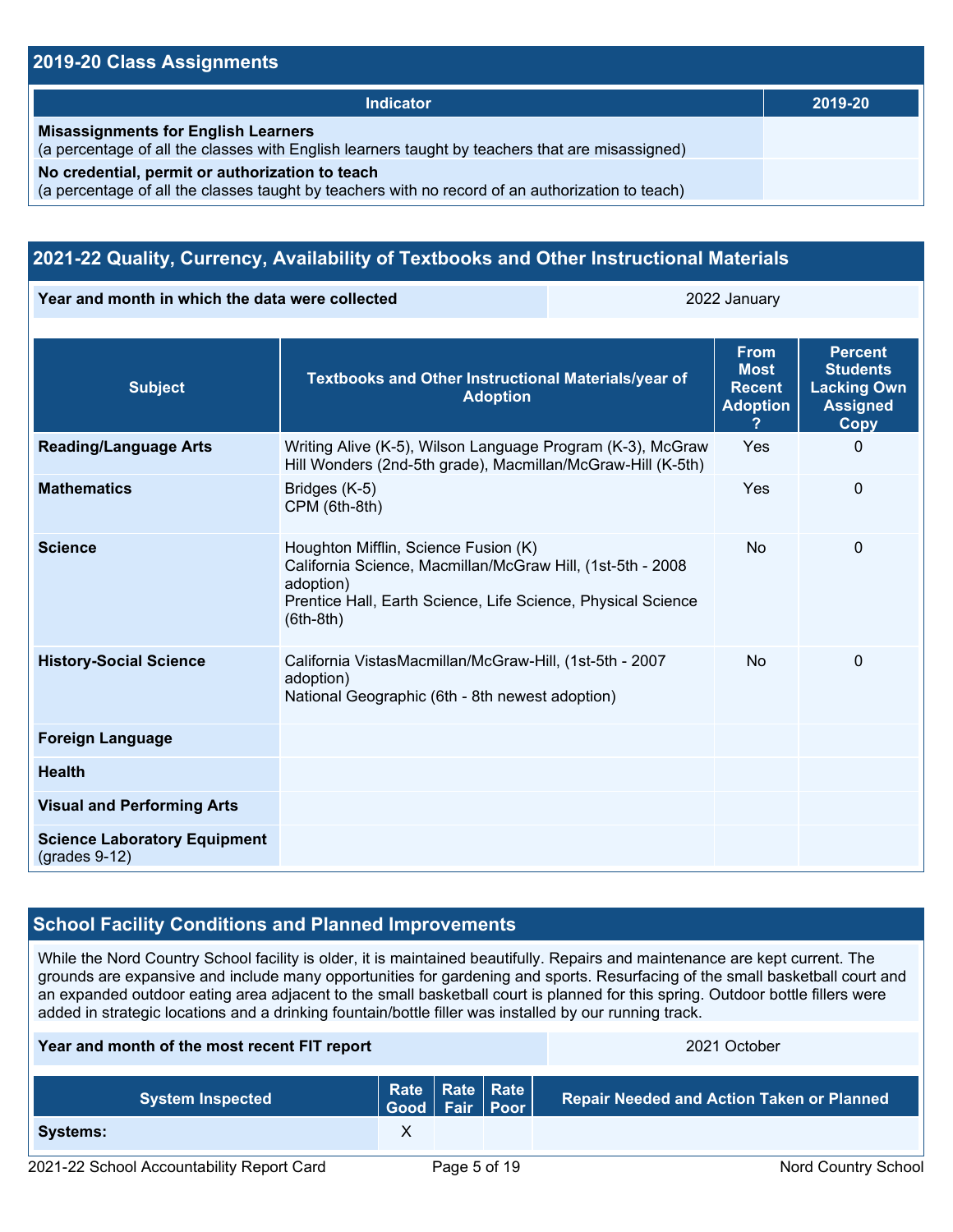| <b>School Facility Conditions and Planned Improvements</b>             |                           |  |  |                                                                                                                                  |  |
|------------------------------------------------------------------------|---------------------------|--|--|----------------------------------------------------------------------------------------------------------------------------------|--|
| Gas Leaks, Mechanical/HVAC, Sewer                                      |                           |  |  |                                                                                                                                  |  |
| Interior:<br><b>Interior Surfaces</b>                                  | $\boldsymbol{\mathsf{X}}$ |  |  |                                                                                                                                  |  |
| <b>Cleanliness:</b><br>Overall Cleanliness, Pest/Vermin Infestation    | X                         |  |  |                                                                                                                                  |  |
| <b>Electrical</b>                                                      | X                         |  |  |                                                                                                                                  |  |
| <b>Restrooms/Fountains:</b><br>Restrooms, Sinks/ Fountains             | X                         |  |  | server room sink drain collapsed                                                                                                 |  |
| Safety:<br>Fire Safety, Hazardous Materials                            | $\boldsymbol{\mathsf{X}}$ |  |  |                                                                                                                                  |  |
| Structural:<br><b>Structural Damage, Roofs</b>                         | $\times$                  |  |  |                                                                                                                                  |  |
| External:<br>Playground/School Grounds, Windows/<br>Doors/Gates/Fences | $\boldsymbol{\mathsf{X}}$ |  |  | rooms 3 and 4 (district owned) have rotten wood<br>trim showing, cracks in blacktop small bball court<br>present tripping hazard |  |

| <b>Overall Facility Rate</b> |      |      |      |  |  |  |
|------------------------------|------|------|------|--|--|--|
| <b>Exemplary</b>             | Good | Fair | Poor |  |  |  |
|                              |      |      |      |  |  |  |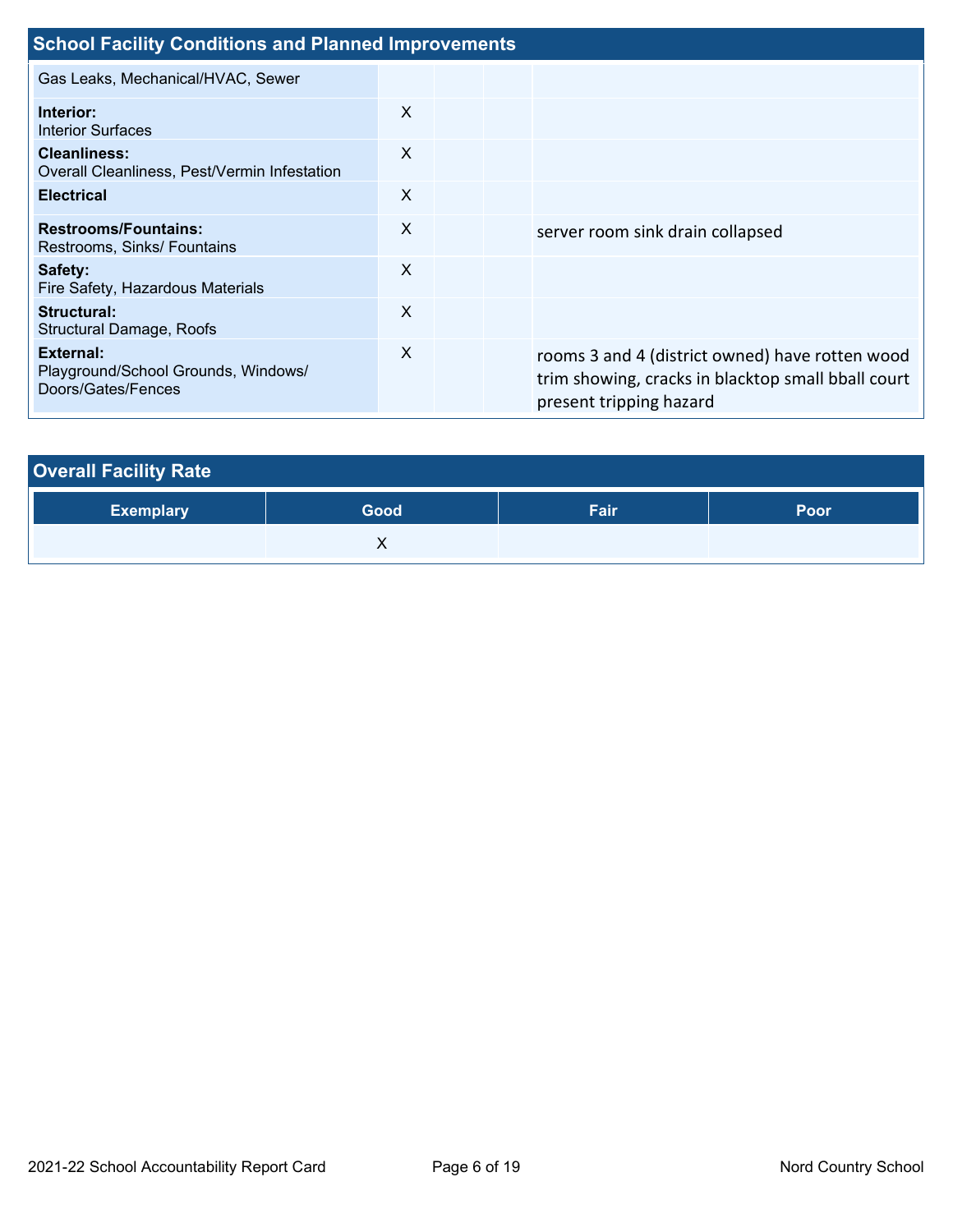## **B. Pupil Outcomes State Priority: Pupil Achievement**

The SARC provides the following information relevant to the State priority: Pupil Achievement (Priority 4):

### **Statewide Assessments**

(i.e., California Assessment of Student Performance and Progress [CAASPP] System includes the Smarter Balanced Summative Assessments for students in the general education population and the California Alternate Assessments [CAAs] for English language arts/literacy [ELA] and mathematics given in grades three through eight and grade eleven. Only eligible students may participate in the administration of the CAAs. CAAs items are aligned with alternate achievement standards, which are linked with the Common Core State Standards [CCSS] for students with the most significant cognitive disabilities).

The CAASPP System encompasses the following assessments and student participation requirements:

- 1. **Smarter Balanced Summative Assessments and CAAs for ELA** in grades three through eight and grade eleven.
- 2. **Smarter Balanced Summative Assessments and CAAs for mathematics** in grades three through eight and grade eleven.
- 3. **California Science Test (CAST) and CAAs for Science** in grades five, eight, and once in high school (i.e., grade ten, eleven, or twelve).

### **SARC Reporting in the 2020-2021 School Year Only**

Where the most viable option, LEAs were required to administer the statewide summative assessment in ELA and mathematics. Where a statewide summative assessment was not the most viable option for the LEA (or for one or more gradelevel[s] within the LEA) due to the pandemic, LEAs were allowed to report results from a different assessment that met the criteria established by the State Board of Education (SBE) on March 16, 2021. The assessments were required to be:

- Aligned with CA CCSS for ELA and mathematics;
- Available to students in grades 3 through 8, and grade 11; and
- Uniformly administered across a grade, grade span, school, or district to all eligible students.

### **Options**

Note that the CAAs could only be administered in-person following health and safety requirements. If it was not viable for the LEA to administer the CAAs in person with health and safety guidelines in place, the LEA was directed to not administer the tests. There were no other assessment options available for the CAAs. Schools administered the Smarter Balanced Summative Assessments for ELA and mathematics, other assessments that meet the SBE criteria, or a combination of both, and they could only choose one of the following:

- Smarter Balanced ELA and mathematics summative assessments;
- Other assessments meeting the SBE criteria; or
- Combination of Smarter Balanced ELA and mathematics summative assessments and other assessments.

The percentage of students who have successfully completed courses that satisfy the requirements for entrance to the University of California and the California State University, or career technical education sequences or programs of study.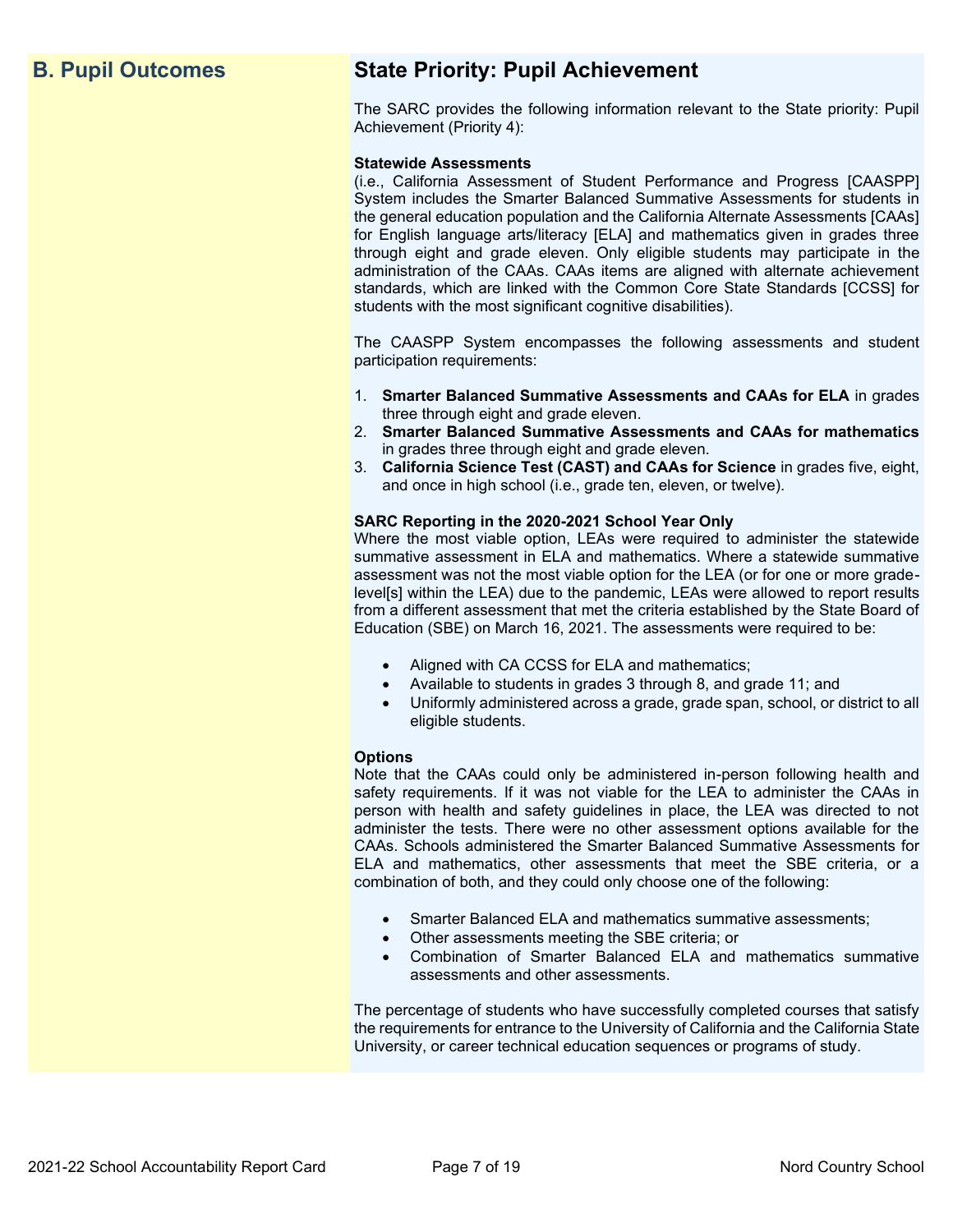### **Percentage of Students Meeting or Exceeding the State Standard on CAASPP**

This table displays CAASPP test results in ELA and mathematics for all students grades three through eight and grade eleven taking and completing a state-administered assessment.

The 2019-2020 data cells with N/A values indicate that the 2019-2020 data are not available due to the COVID-19 pandemic and resulting summative test suspension. The Executive Order N-30-20 was issued which waived the assessment, accountability, and reporting requirements for the 2019-2020 school year.

The 2020-2021 data cells have N/A values because these data are not comparable to other year data due to the COVID-19 pandemic during the 2020-2021 school year. Where the CAASPP assessments in ELA and/or mathematics is not the most viable option, the LEAs were allowed to administer local assessments. Therefore, the 2020-2021 data between school years for the school, district, state are not an accurate comparison. As such, it is inappropriate to compare results of the 2020-2021 school year to other school years.

| Subject                                                              | <b>School</b><br>2019-20 | <b>School</b><br>2020-21 | <b>District</b><br>2019-20 | <b>District</b><br>2020-21 | <b>State</b><br>2019-20 | <b>State</b><br>2020-21 |
|----------------------------------------------------------------------|--------------------------|--------------------------|----------------------------|----------------------------|-------------------------|-------------------------|
| <b>English Language Arts/Literacy</b><br>$\left($ grades 3-8 and 11) | N/A                      | N/A                      | N/A                        | N/A                        | N/A                     | N/A                     |
| <b>Mathematics</b><br>$(grades 3-8 and 11)$                          | N/A                      | N/A                      | N/A                        | N/A                        | N/A                     | N/A                     |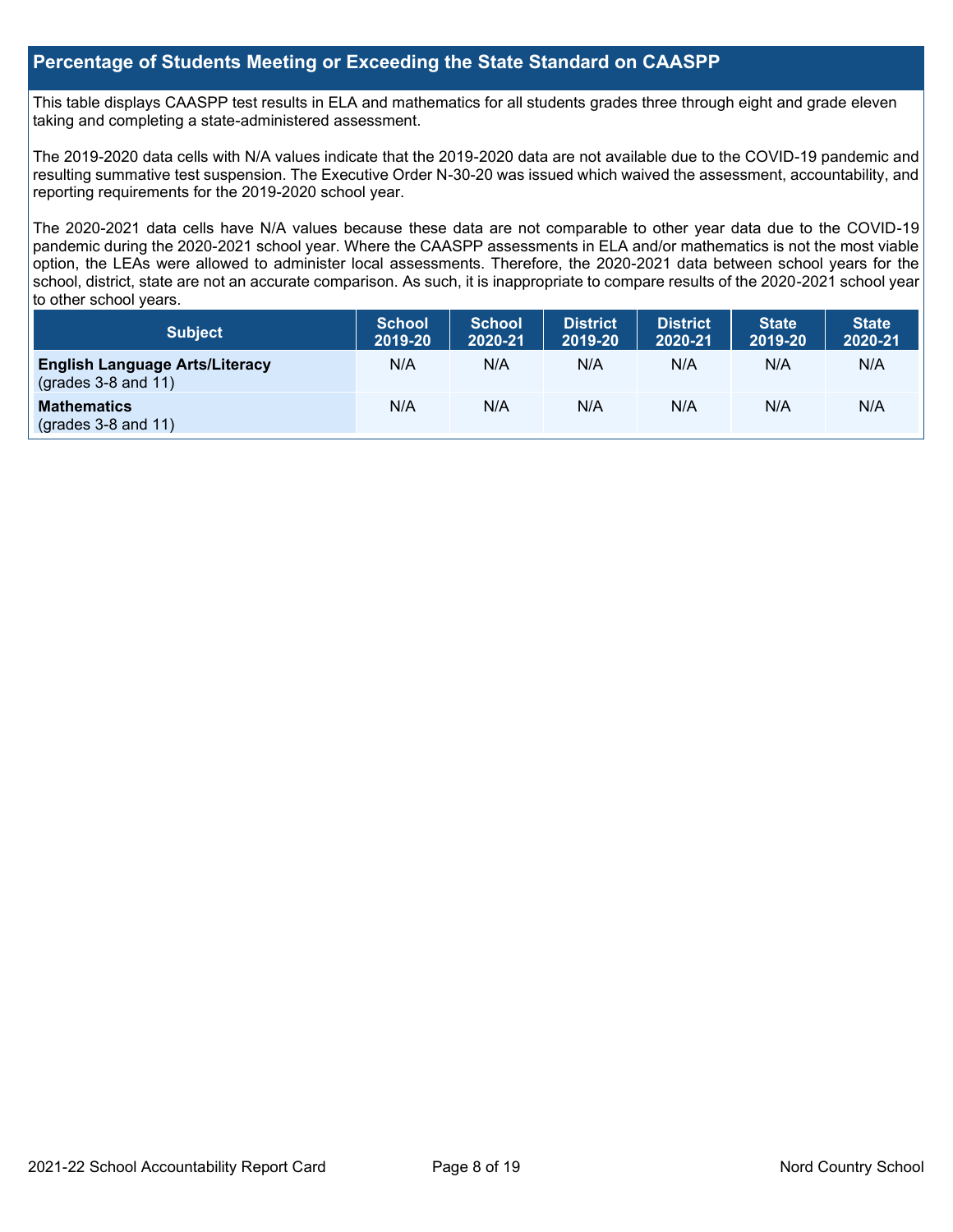### **2020-21 CAASPP Test Results in ELA by Student Group**

This table displays CAASPP test results in ELA by student group for students grades three through eight and grade eleven taking and completing a state-administered assessment. The CDE will populate this table for schools in cases where the school administered the CAASPP assessment. In cases where the school administered a local assessment instead of CAASPP, the CDE will populate this table with "NT" values, meaning this school did not test students using the CAASPP. See the local assessment(s) table for more information.

| <b>CAASPP</b><br><b>Student Groups</b>               | <b>CAASPP</b><br><b>Total</b><br><b>Enrollment</b> | <b>CAASPP</b><br><b>Number</b><br><b>Tested</b> | <b>CAASPP</b><br><b>Percent</b><br><b>Tested</b> | <b>CAASPP</b><br><b>Percent</b><br><b>Not Tested</b> | <b>CAASPP</b><br><b>Percent</b><br><b>Met or</b><br><b>Exceeded</b> |
|------------------------------------------------------|----------------------------------------------------|-------------------------------------------------|--------------------------------------------------|------------------------------------------------------|---------------------------------------------------------------------|
| <b>All Students</b>                                  | 118                                                | 113                                             | 95.76                                            | 4.24                                                 | 61.95                                                               |
| Female                                               | 57                                                 | 55                                              | 96.49                                            | 3.51                                                 | 63.64                                                               |
| <b>Male</b>                                          | 61                                                 | 58                                              | 95.08                                            | 4.92                                                 | 60.34                                                               |
| American Indian or Alaska Native                     | $- -$                                              | $\overline{\phantom{a}}$                        | --                                               | $-$                                                  | --                                                                  |
| <b>Asian</b>                                         |                                                    | --                                              | --                                               |                                                      | --                                                                  |
| <b>Black or African American</b>                     | --                                                 | $\overline{\phantom{m}}$                        | --                                               | --                                                   | --                                                                  |
| <b>Filipino</b>                                      | $\Omega$                                           | $\mathbf{0}$                                    | $\Omega$                                         | $\Omega$                                             | $\mathbf{0}$                                                        |
| <b>Hispanic or Latino</b>                            | 26                                                 | 25                                              | 96.15                                            | 3.85                                                 | 60                                                                  |
| <b>Native Hawaiian or Pacific Islander</b>           | $\Omega$                                           | $\pmb{0}$                                       | 0                                                | $\mathbf{0}$                                         | $\mathbf 0$                                                         |
| <b>Two or More Races</b>                             | $\overline{\phantom{a}}$                           | $\qquad \qquad -$                               |                                                  |                                                      | --                                                                  |
| <b>White</b>                                         | 82                                                 | 79                                              | 96.34                                            | 3.66                                                 | 62.03                                                               |
| <b>English Learners</b>                              | --                                                 | $\overline{\phantom{a}}$                        | --                                               | --                                                   | --                                                                  |
| <b>Foster Youth</b>                                  | $\Omega$                                           | $\mathbf 0$                                     | $\mathbf{0}$                                     | $\mathbf{0}$                                         | $\mathbf 0$                                                         |
| <b>Homeless</b>                                      | --                                                 | $\overline{\phantom{m}}$                        | --                                               | $\sim$                                               | --                                                                  |
| <b>Military</b>                                      | $\Omega$                                           | $\pmb{0}$                                       | $\mathbf{0}$                                     | 0                                                    | 0                                                                   |
| <b>Socioeconomically Disadvantaged</b>               | 40                                                 | 38                                              | 95                                               | 5                                                    | 57.89                                                               |
| <b>Students Receiving Migrant Education Services</b> | 0                                                  | $\mathbf 0$                                     | 0                                                | 0                                                    | $\mathbf 0$                                                         |
| <b>Students with Disabilities</b>                    | 18                                                 | 17                                              | 94.44                                            | 5.56                                                 | 35.29                                                               |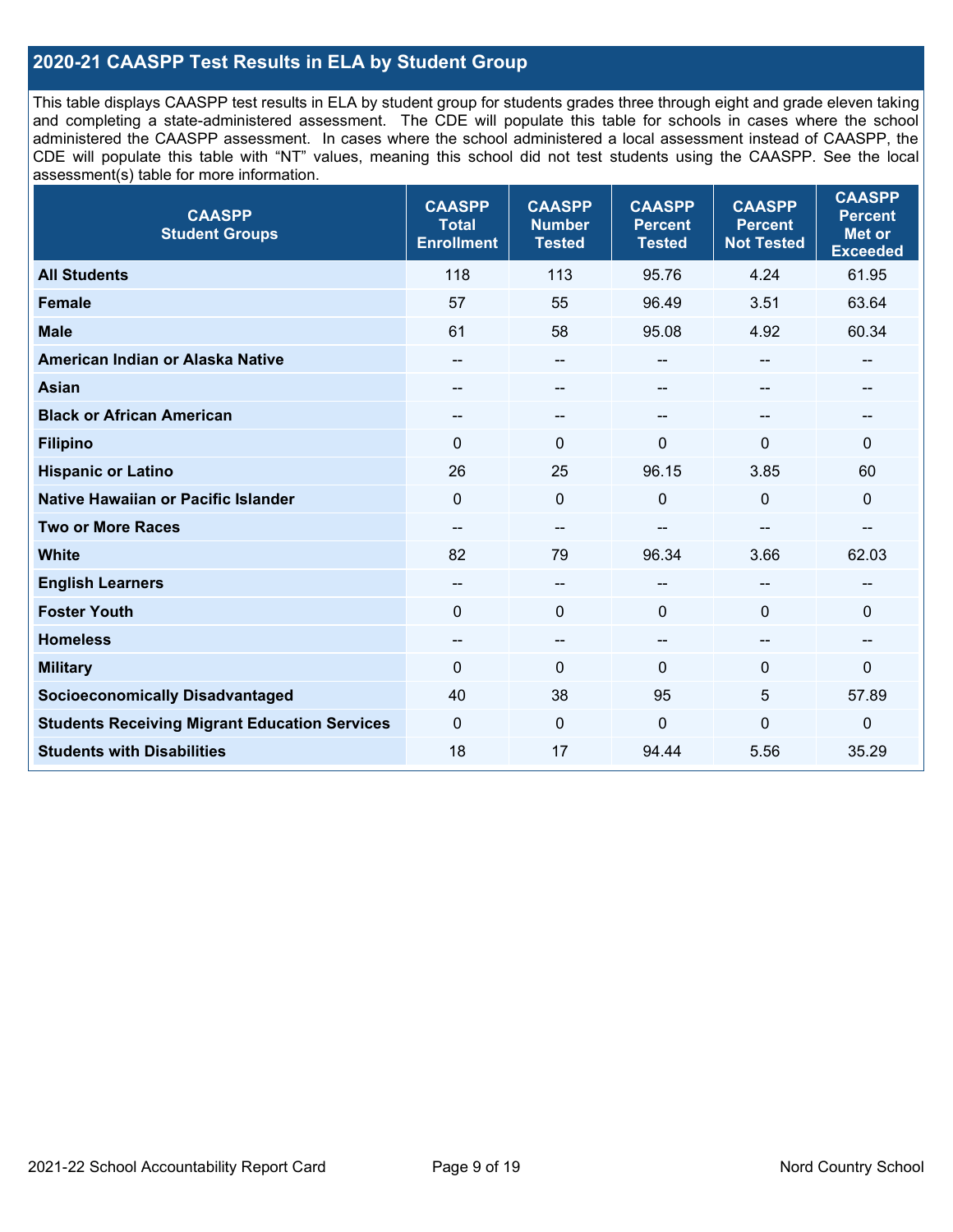### **2020-21 CAASPP Test Results in Math by Student Group**

This table displays CAASPP test results in Math by student group for students grades three through eight and grade eleven taking and completing a state-administered assessment. The CDE will populate this table for schools in cases where the school administered the CAASPP assessment. In cases where the school administered a local assessment instead of CAASPP, the CDE will populate this table with "NT" values, meaning this school did not test students using the CAASPP. See the local assessment(s) table for more information.

| <b>CAASPP</b><br><b>Student Groups</b>               | <b>CAASPP</b><br><b>Total</b><br><b>Enrollment</b> | <b>CAASPP</b><br><b>Number</b><br><b>Tested</b> | <b>CAASPP</b><br><b>Percent</b><br><b>Tested</b> | <b>CAASPP</b><br><b>Percent</b><br><b>Not Tested</b> | <b>CAASPP</b><br><b>Percent</b><br><b>Met or</b><br><b>Exceeded</b> |
|------------------------------------------------------|----------------------------------------------------|-------------------------------------------------|--------------------------------------------------|------------------------------------------------------|---------------------------------------------------------------------|
| <b>All Students</b>                                  | 118                                                | 113                                             | 95.76                                            | 4.24                                                 | 46.90                                                               |
| <b>Female</b>                                        | 57                                                 | 55                                              | 96.49                                            | 3.51                                                 | 40.00                                                               |
| <b>Male</b>                                          | 61                                                 | 58                                              | 95.08                                            | 4.92                                                 | 53.45                                                               |
| American Indian or Alaska Native                     | --                                                 | --                                              | --                                               | $\sim$                                               | --                                                                  |
| <b>Asian</b>                                         | --                                                 | --                                              | --                                               | --                                                   | --                                                                  |
| <b>Black or African American</b>                     | --                                                 | --                                              | --                                               |                                                      | --                                                                  |
| <b>Filipino</b>                                      | $\mathbf{0}$                                       | $\mathbf 0$                                     | 0                                                | $\Omega$                                             | $\mathbf 0$                                                         |
| <b>Hispanic or Latino</b>                            | 26                                                 | 25                                              | 96.15                                            | 3.85                                                 | 32.00                                                               |
| Native Hawaiian or Pacific Islander                  | $\mathbf{0}$                                       | $\mathbf 0$                                     | 0                                                | $\mathbf 0$                                          | $\mathbf 0$                                                         |
| <b>Two or More Races</b>                             | --                                                 | --                                              |                                                  | --                                                   | --                                                                  |
| <b>White</b>                                         | 82                                                 | 79                                              | 96.34                                            | 3.66                                                 | 53.16                                                               |
| <b>English Learners</b>                              | --                                                 | --                                              | --                                               |                                                      | --                                                                  |
| <b>Foster Youth</b>                                  | $\mathbf{0}$                                       | $\mathbf 0$                                     | $\Omega$                                         | $\Omega$                                             | $\mathbf 0$                                                         |
| <b>Homeless</b>                                      | $\qquad \qquad -$                                  | $\overline{\phantom{a}}$                        | $- -$                                            | $\sim$                                               | $\overline{\phantom{a}}$                                            |
| <b>Military</b>                                      | $\mathbf 0$                                        | $\pmb{0}$                                       | 0                                                | $\mathbf 0$                                          | $\pmb{0}$                                                           |
| <b>Socioeconomically Disadvantaged</b>               | 40                                                 | 38                                              | 95.00                                            | 5.00                                                 | 42.11                                                               |
| <b>Students Receiving Migrant Education Services</b> | $\mathbf{0}$                                       | $\mathbf 0$                                     | 0                                                | $\mathbf 0$                                          | $\mathbf 0$                                                         |
| <b>Students with Disabilities</b>                    | 18                                                 | 17                                              | 94.44                                            | 5.56                                                 | 23.53                                                               |

### **2020-21 Local Assessment Test Results in ELA by Student Group**

This table displays Local Assessment test results in ELA by student group for students grades three through eight and grade eleven. LEAs/schools will populate this table for schools in cases where the school administered a local assessment. In cases where the school administered the CAASPP assessment, LEAs/schools will populate this table with "N/A" values in all cells, meaning this table is Not Applicable for this school.

| <b>All Students</b>              | N/A | N/A | N/A | N/A | N/A |
|----------------------------------|-----|-----|-----|-----|-----|
| Female                           | N/A | N/A | N/A | N/A | N/A |
| <b>Male</b>                      | N/A | N/A | N/A | N/A | N/A |
| American Indian or Alaska Native | N/A | N/A | N/A | N/A | N/A |
| Asian                            | N/A | N/A | N/A | N/A | N/A |
| <b>Black or African American</b> | N/A | N/A | N/A | N/A | N/A |
| <b>Filipino</b>                  | N/A | N/A | N/A | N/A | N/A |
| <b>Hispanic or Latino</b>        | N/A | N/A | N/A | N/A | N/A |

2021-22 School Accountability Report Card **Page 10 of 19** Nord Country School Page 10 of 19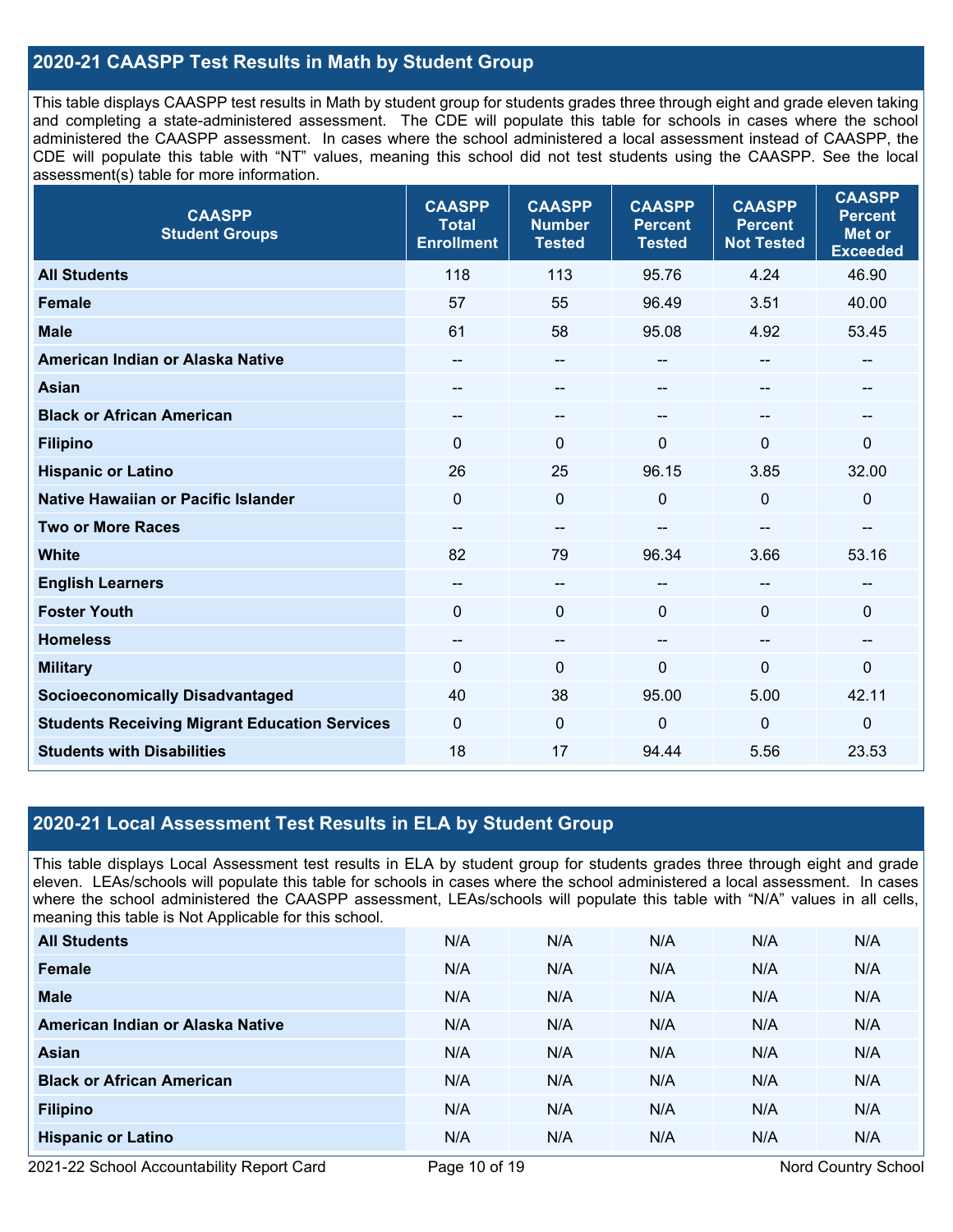| Native Hawaiian or Pacific Islander                                                        | N/A | N/A | N/A | N/A | N/A |
|--------------------------------------------------------------------------------------------|-----|-----|-----|-----|-----|
| <b>Two or More Races</b>                                                                   | N/A | N/A | N/A | N/A | N/A |
| <b>White</b>                                                                               | N/A | N/A | N/A | N/A | N/A |
| <b>English Learners</b>                                                                    | N/A | N/A | N/A | N/A | N/A |
| <b>Foster Youth</b>                                                                        | N/A | N/A | N/A | N/A | N/A |
| <b>Homeless</b>                                                                            | N/A | N/A | N/A | N/A | N/A |
| <b>Military</b>                                                                            | N/A | N/A | N/A | N/A | N/A |
| <b>Socioeconomically Disadvantaged</b>                                                     | N/A | N/A | N/A | N/A | N/A |
| <b>Students Receiving Migrant Education Services</b>                                       | N/A | N/A | N/A | N/A | N/A |
| <b>Students with Disabilities</b>                                                          | N/A | N/A | N/A | N/A | N/A |
| *At or above the grade-level standard in the context of the local assessment administered. |     |     |     |     |     |

### **2020-21 Local Assessment Test Results in Math by Student Group**

This table displays Local Assessment test results in Math by student group for students grades three through eight and grade eleven. LEAs/schools will populate this table for schools in cases where the school administered a local assessment. In cases where the school administered the CAASPP assessment, LEAs/schools will populate this table with "N/A" values in all cells, meaning this table is Not Applicable for this school.

| <b>All Students</b>                                                                        | N/A | N/A | N/A | N/A | N/A |
|--------------------------------------------------------------------------------------------|-----|-----|-----|-----|-----|
| Female                                                                                     | N/A | N/A | N/A | N/A | N/A |
| <b>Male</b>                                                                                | N/A | N/A | N/A | N/A | N/A |
| American Indian or Alaska Native                                                           | N/A | N/A | N/A | N/A | N/A |
| Asian                                                                                      | N/A | N/A | N/A | N/A | N/A |
| <b>Black or African American</b>                                                           | N/A | N/A | N/A | N/A | N/A |
| <b>Filipino</b>                                                                            | N/A | N/A | N/A | N/A | N/A |
| <b>Hispanic or Latino</b>                                                                  | N/A | N/A | N/A | N/A | N/A |
| Native Hawaiian or Pacific Islander                                                        | N/A | N/A | N/A | N/A | N/A |
| <b>Two or More Races</b>                                                                   | N/A | N/A | N/A | N/A | N/A |
| <b>White</b>                                                                               | N/A | N/A | N/A | N/A | N/A |
| <b>English Learners</b>                                                                    | N/A | N/A | N/A | N/A | N/A |
| <b>Foster Youth</b>                                                                        | N/A | N/A | N/A | N/A | N/A |
| <b>Homeless</b>                                                                            | N/A | N/A | N/A | N/A | N/A |
| <b>Military</b>                                                                            | N/A | N/A | N/A | N/A | N/A |
| <b>Socioeconomically Disadvantaged</b>                                                     | N/A | N/A | N/A | N/A | N/A |
| <b>Students Receiving Migrant Education Services</b>                                       | N/A | N/A | N/A | N/A | N/A |
| <b>Students with Disabilities</b>                                                          | N/A | N/A | N/A | N/A | N/A |
| *At or above the grade-level standard in the context of the local assessment administered. |     |     |     |     |     |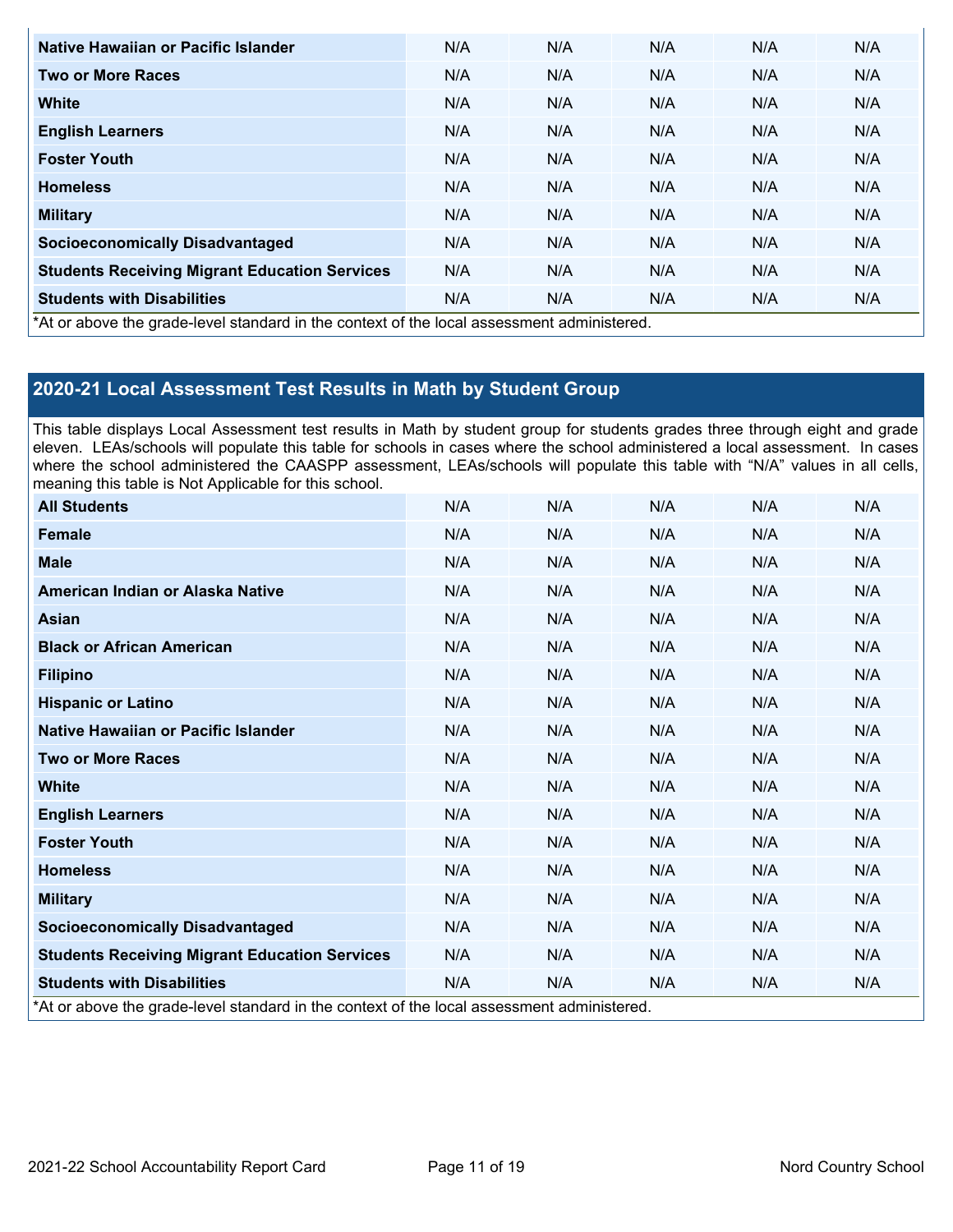### **CAASPP Test Results in Science for All Students**

This table displays the percentage of all students grades five, eight, and High School meeting or exceeding the State Standard.

The 2019-2020 data cells with N/A values indicate that the 2019-2020 data are not available due to the COVID-19 pandemic and resulting summative testing suspension. The Executive Order N-30-20 was issued which waived the assessment, accountability, and reporting requirements for the 2019-2020 school year.

For any 2020-2021 data cells with N/T values indicate that this school did not test students using the CAASPP Science.

| <b>Subject</b>                                  | <b>School</b> | <b>School</b> | <b>District</b> | <b>District</b> | <b>State</b> | <b>State</b> |
|-------------------------------------------------|---------------|---------------|-----------------|-----------------|--------------|--------------|
|                                                 | 2019-20       | 2020-21       | 2019-20         | 2020-21         | 2019-20      | 2020-21      |
| <b>Science</b><br>(grades 5, 8 and high school) | N/A           | 34.48         | N/A             | 0.00            | N/A          | 28.72        |

### **2020-21 CAASPP Test Results in Science by Student Group**

This table displays CAASPP test results in Science by student group for students grades five, eight, and High School. For any data cells with N/T values indicate that this school did not test students using the CAASPP Science.

| <b>Student Group</b>                                 | <b>Total</b><br><b>Enrollment</b> | <b>Number</b><br><b>Tested</b> | <b>Percent</b><br><b>Tested</b> | <b>Percent</b><br><b>Not Tested</b> | <b>Percent</b><br><b>Met or</b><br><b>Exceeded</b> |
|------------------------------------------------------|-----------------------------------|--------------------------------|---------------------------------|-------------------------------------|----------------------------------------------------|
| <b>All Students</b>                                  | 30                                | 29                             | 96.67                           | 3.33                                | 34.48                                              |
| Female                                               | 12                                | 11                             | 91.67                           |                                     |                                                    |
| <b>Male</b>                                          | 18                                | 18                             | 100.00                          |                                     |                                                    |
| American Indian or Alaska Native                     | $-$                               | $\overline{\phantom{m}}$       | $-$                             | --                                  | $- -$                                              |
| <b>Asian</b>                                         | --                                | $- -$                          | --                              | --                                  |                                                    |
| <b>Black or African American</b>                     | --                                | --                             |                                 | --                                  | --                                                 |
| <b>Filipino</b>                                      | $\Omega$                          | $\mathbf 0$                    | 0                               | $\Omega$                            | 0                                                  |
| <b>Hispanic or Latino</b>                            | $\sim$                            | $\qquad \qquad -$              | --                              | --                                  | $\sim$                                             |
| <b>Native Hawaiian or Pacific Islander</b>           | 0                                 | $\mathbf 0$                    | $\Omega$                        | 0                                   | $\Omega$                                           |
| <b>Two or More Races</b>                             | --                                | --                             |                                 | --                                  | --                                                 |
| <b>White</b>                                         | 16                                | 15                             | 93.75                           | 6.25                                | 46.67                                              |
| <b>English Learners</b>                              | $\overline{\phantom{m}}$          | $\overline{\phantom{m}}$       | --                              | --                                  | $\overline{\phantom{m}}$                           |
| <b>Foster Youth</b>                                  | 0                                 | $\mathbf 0$                    | $\mathbf 0$                     | $\Omega$                            | 0                                                  |
| <b>Homeless</b>                                      | --                                | $\overline{\phantom{m}}$       |                                 | --                                  | --                                                 |
| <b>Military</b>                                      | 0                                 | $\mathbf 0$                    | 0                               | $\Omega$                            | 0                                                  |
| <b>Socioeconomically Disadvantaged</b>               | 15                                | 15                             | 100.00                          | 0.00                                | 26.67                                              |
| <b>Students Receiving Migrant Education Services</b> | 0                                 | $\mathbf 0$                    | 0                               | 0                                   | 0                                                  |
| <b>Students with Disabilities</b>                    | --                                | --                             | --                              | --                                  | --                                                 |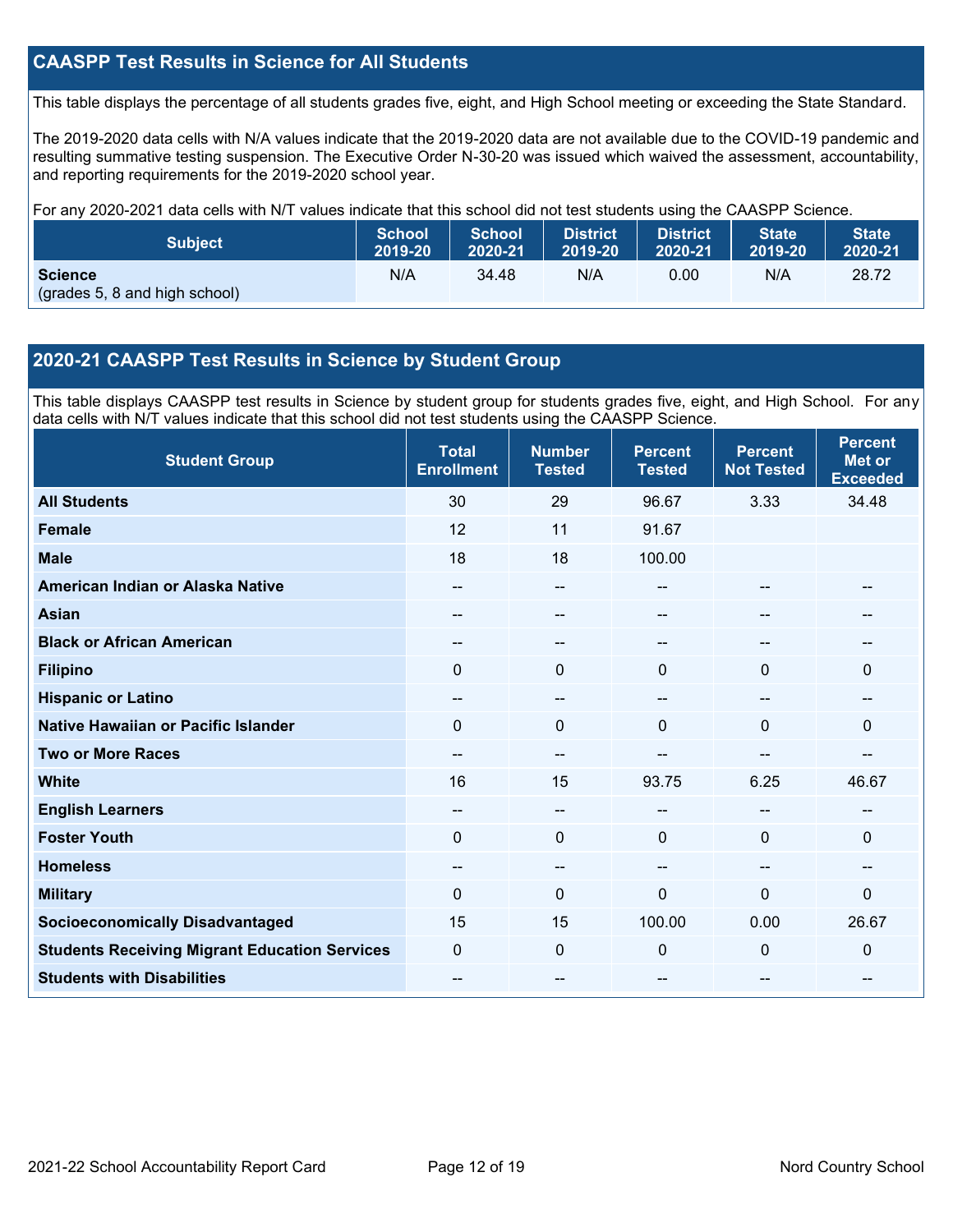## **B. Pupil Outcomes State Priority: Other Pupil Outcomes**

The SARC provides the following information relevant to the State priority: Other Pupil Outcomes (Priority 8): Pupil outcomes in the subject area of physical education.

### **2020-21 California Physical Fitness Test Results**

Due to the COVID-19 crisis, the Physical Fitness Test was suspended during the 2020-2021 school year and therefore no data are reported and each cell in this table is populated with "N/A."

| <b>Grade Level</b> | <b>Four of Six Fitness Standards</b> | <b>Five of Six Fitness Standards</b> | Percentage of Students Meeting   Percentage of Students Meeting   Percentage of Students Meeting  <br><b>Six of Six Fitness Standards</b> |
|--------------------|--------------------------------------|--------------------------------------|-------------------------------------------------------------------------------------------------------------------------------------------|
| Grade 5            | N/A                                  | N/A                                  | N/A                                                                                                                                       |
| Grade 7            | N/A                                  | N/A                                  | N/A                                                                                                                                       |
| Grade 9            | N/A                                  | N/A                                  | N/A                                                                                                                                       |

## **C. Engagement State Priority: Parental Involvement**

The SARC provides the following information relevant to the State priority: Parental Involvement (Priority 3): Efforts the school district makes to seek parent input in making decisions regarding the school district and at each school site.

### **2021-22 Opportunities for Parental Involvement**

Research shows parent involvement is critical to the success and learning of each child and we strongly encourage parents to volunteer at our school by either helping in classrooms, the garden, or other locations on campus. We also have parents drive or chaperone on field trips, act as sports coaches, help at school events, and prepare materials from home. We strongly believe that parents and teachers working closely together can only enhance the education, sense of community, and development of each student. Unfortunately, due to COVID-19, both volunteers and field trips have been significantly reduced. We strived to have all our educational partners continue to feel connected to the school through online meetings/events.

Additionally, parents have the opportunity to be actively involved in the direction and governance of the school by participating on committees, the school site council, and the school board. Partner meetings and surveys occur several times during the school year to gather feedback and input on decisions regarding improvements and changes needed. We have an active and energetic Parent-Teacher Organization (PTO), which organizes special events, assemblies, and fundraisers to support student learning and the Nord Country School mission. Additional surveys were conducted gathering information regarding the effects of COVID-19 on our families as well as additional newsletters and information sent home. Partner meetings, when not able to be held in-person, continue via Zoom.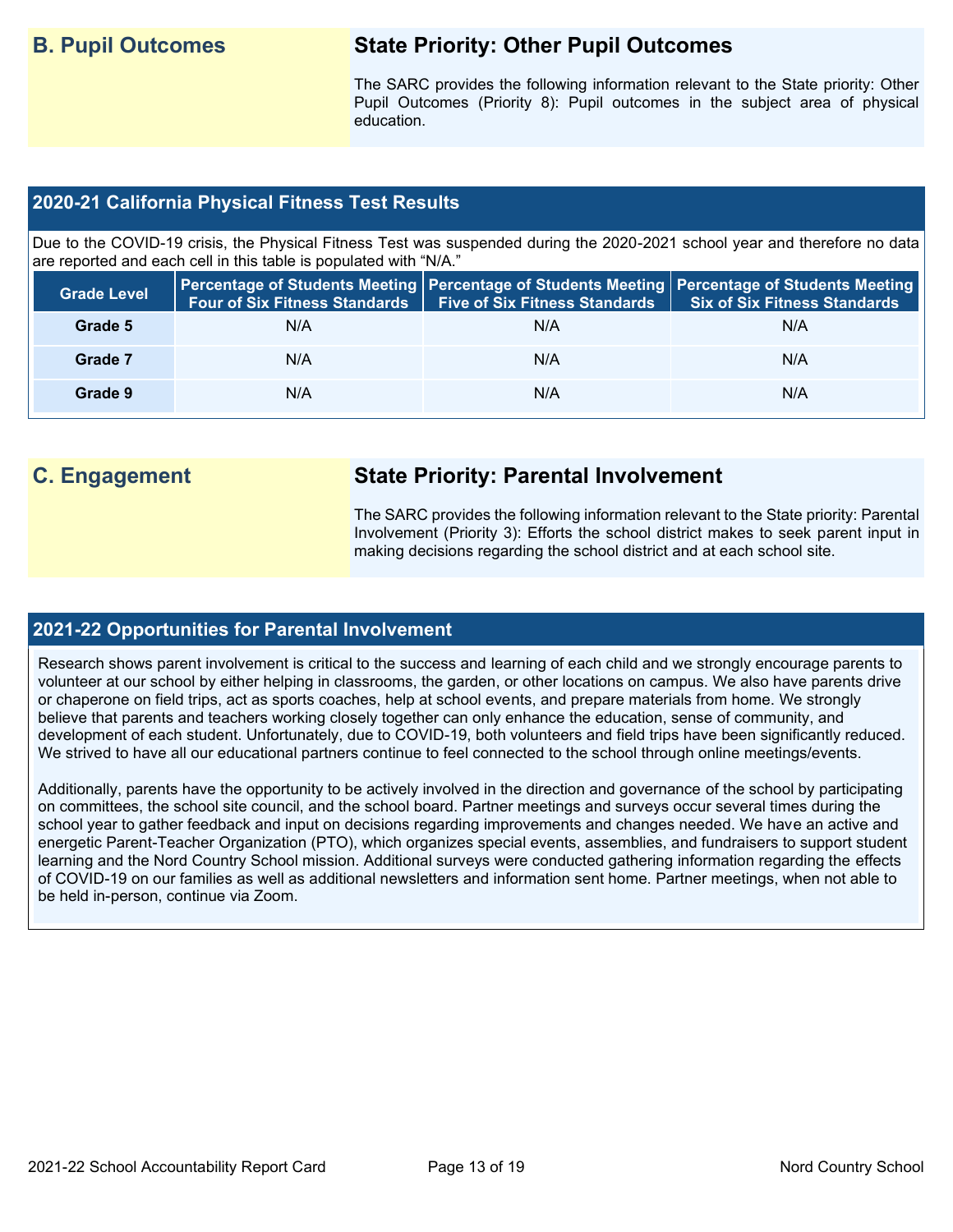### **2020-21 Chronic Absenteeism by Student Group**

| <b>Student Group</b>                                 | <b>Cumulative</b><br><b>Enrollment</b> | <b>Chronic</b><br><b>Absenteeism</b><br><b>Eligible Enrollment</b> | <b>Chronic</b><br><b>Absenteeism</b><br><b>Count</b> | <b>Chronic</b><br><b>Absenteeism</b><br><b>Rate</b> |
|------------------------------------------------------|----------------------------------------|--------------------------------------------------------------------|------------------------------------------------------|-----------------------------------------------------|
| <b>All Students</b>                                  | 187                                    | 185                                                                | $\overline{2}$                                       | 1.1                                                 |
| <b>Female</b>                                        | 94                                     | 93                                                                 | 1                                                    | 1.1                                                 |
| <b>Male</b>                                          | 93                                     | 92                                                                 | 1                                                    | 1.1                                                 |
| American Indian or Alaska Native                     | 1                                      | 1                                                                  | $\mathbf{0}$                                         | 0.0                                                 |
| <b>Asian</b>                                         | 2                                      | $\overline{2}$                                                     | $\mathbf{0}$                                         | 0.0                                                 |
| <b>Black or African American</b>                     | 3                                      | 3                                                                  | $\mathbf 0$                                          | 0.0                                                 |
| <b>Filipino</b>                                      | $\mathbf{0}$                           | 0                                                                  | $\mathbf 0$                                          | 0.0                                                 |
| <b>Hispanic or Latino</b>                            | 35                                     | 35                                                                 | 1                                                    | 2.9                                                 |
| <b>Native Hawaiian or Pacific Islander</b>           | $\mathbf 0$                            | 0                                                                  | $\mathbf 0$                                          | 0.0                                                 |
| <b>Two or More Races</b>                             | 9                                      | 9                                                                  | $\mathbf{0}$                                         | 0.0                                                 |
| <b>White</b>                                         | 136                                    | 134                                                                | 1                                                    | 0.7                                                 |
| <b>English Learners</b>                              | 5                                      | 5                                                                  | $\Omega$                                             | 0.0                                                 |
| <b>Foster Youth</b>                                  | $\Omega$                               | $\Omega$                                                           | $\Omega$                                             | 0.0                                                 |
| <b>Homeless</b>                                      | $\overline{2}$                         | $\overline{2}$                                                     | $\Omega$                                             | 0.0                                                 |
| <b>Socioeconomically Disadvantaged</b>               | 64                                     | 64                                                                 | 2                                                    | 3.1                                                 |
| <b>Students Receiving Migrant Education Services</b> | $\Omega$                               | $\Omega$                                                           | $\Omega$                                             | 0.0                                                 |
| <b>Students with Disabilities</b>                    | 29                                     | 29                                                                 | $\Omega$                                             | 0.0                                                 |

# **C. Engagement State Priority: School Climate**

The SARC provides the following information relevant to the State priority: School Climate (Priority 6):

- Pupil suspension rates;
- Pupil expulsion rates; and
- Other local measures on the sense of safety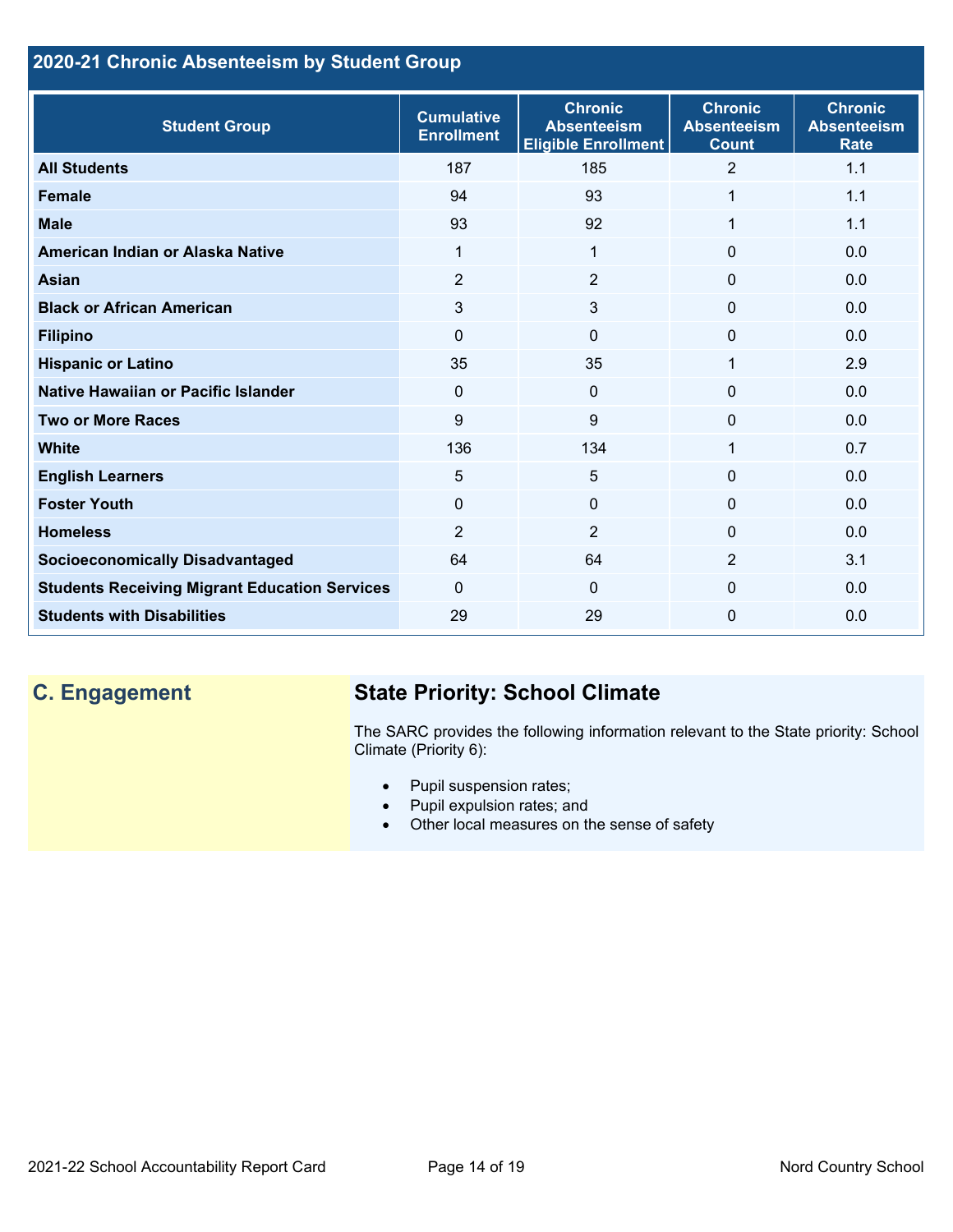### **Suspensions and Expulsions**

This table displays suspensions and expulsions data collected between July through June, each full school year respectively. Data collected during the 2020-21 school year may not be comparable to earlier years of this collection due to differences in learning mode instruction in response to the COVID-19 pandemic.

| <b>Subject</b>     | <b>School</b><br>2018-19 | <b>School</b><br>2020-21 | <b>District</b><br>2018-19 | <b>District</b><br>2020-21 | <b>State</b><br>2018-19 | <b>State</b><br>2020-21 |
|--------------------|--------------------------|--------------------------|----------------------------|----------------------------|-------------------------|-------------------------|
| <b>Suspensions</b> | 0.53                     | 1.07                     | 4.22                       | 0.67                       | 3.47                    | 0.20                    |
| <b>Expulsions</b>  | 0.00                     | 0.00                     | 0.07                       | 0.01                       | 0.08                    | 0.00                    |

This table displays suspensions and expulsions data collected between July through February, partial school year due to the COVID-19 pandemic. The 2019-2020 suspensions and expulsions rate data are not comparable to other year data because the 2019-2020 school year is a partial school year due to the COVID-19 crisis. As such, it would be inappropriate to make any comparisons in rates of suspensions and expulsions in the 2019-2020 school year compared to other school years.

| <b>Subject</b>     | <b>School</b><br>2019-20 | <b>District</b><br>2019-20 | <b>State</b><br>2019-20 |
|--------------------|--------------------------|----------------------------|-------------------------|
| <b>Suspensions</b> | 0.00                     | 3.42                       | 2.45                    |
| <b>Expulsions</b>  | 0.00                     | 0.25                       | 0.05                    |

### **2020-21 Suspensions and Expulsions by Student Group**

| <b>Student Group</b>                                 | <b>Suspensions Rate</b> | <b>Expulsions Rate</b> |
|------------------------------------------------------|-------------------------|------------------------|
| <b>All Students</b>                                  | 1.07                    | 0.00                   |
| <b>Female</b>                                        | 1.06                    | 0.00                   |
| <b>Male</b>                                          | 1.08                    | 0.00                   |
| American Indian or Alaska Native                     | 0.00                    | 0.00                   |
| <b>Asian</b>                                         | 0.00                    | 0.00                   |
| <b>Black or African American</b>                     | 0.00                    | 0.00                   |
| <b>Filipino</b>                                      | 0.00                    | 0.00                   |
| <b>Hispanic or Latino</b>                            | 0.00                    | 0.00                   |
| Native Hawaiian or Pacific Islander                  | 0.00                    | 0.00                   |
| <b>Two or More Races</b>                             | 0.00                    | 0.00                   |
| <b>White</b>                                         | 0.74                    | 0.00                   |
| <b>English Learners</b>                              | 0.00                    | 0.00                   |
| <b>Foster Youth</b>                                  | 0.00                    | 0.00                   |
| <b>Homeless</b>                                      | 0.00                    | 0.00                   |
| <b>Socioeconomically Disadvantaged</b>               |                         |                        |
| <b>Students Receiving Migrant Education Services</b> | 0.00                    | 0.00                   |
| <b>Students with Disabilities</b>                    |                         |                        |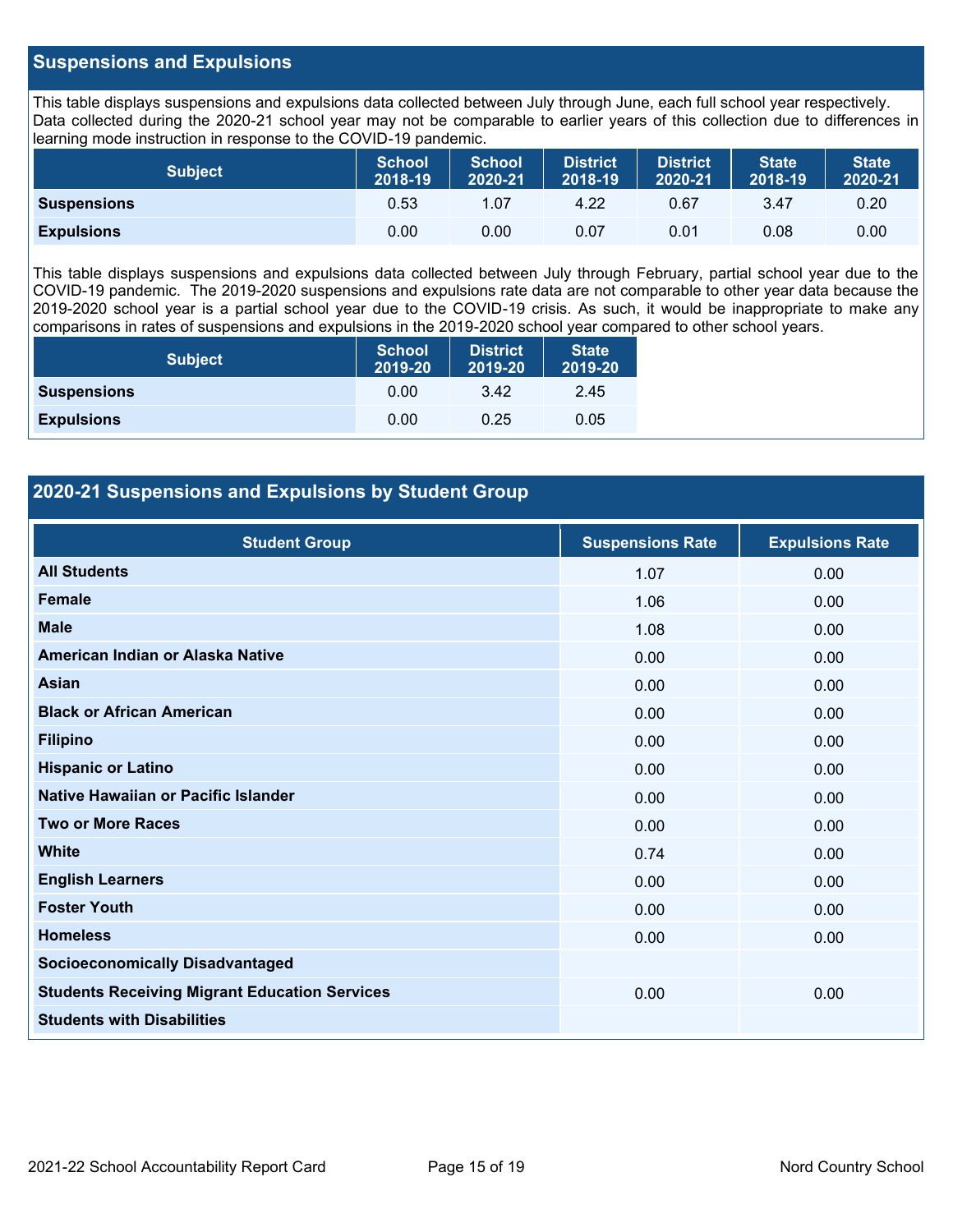### **2021-22 School Safety Plan**

It is Nord Country School's goal to create a physically, socially, and emotionally safe learning environment for all students, staff, and parents. We have a Safe School Plan and NCS conducts earthquake, fire, and disaster drills as required. Staff members participate in on-going training in disaster preparedness. Diagrams are posted in each classroom for emergency evacuation and each staff member has an emergency staff/parent phone calling tree to use for emergencies.

Key components of our School Safe Plan cover the procedures for traumatic incidents, code red drills, evacuations/relocations, bomb threats/bomb emergencies, earthquakes, fires and explosions. The NCS Safety Committee, in accordance with Senate Bill 187, updates our School Safety Plan annually and this plan is available for viewing in our school office. This year our safety plan was revised to include additional information regarding pandemic response.

### **D. Other SARC Information Information Required in the SARC**

The information in this section is required to be in the SARC but is not included in the state priorities for LCFF.

### **2018-19 Elementary Average Class Size and Class Size Distribution**

This table displays the 2018-19 average class size and class size distribution. The columns titled "Number of Classes" indicates how many classes fall into each size category (a range of total students per class). The "Other" category is for multigrade level classes.

| <b>Grade Level</b> | <b>Average</b><br><b>Class Size</b> | <b>1-20 Students</b> | $\mid$ Number of Classes with $\mid$ Number of Classes with $\mid$ Number of Classes with<br>21-32 Students | 33+ Students |
|--------------------|-------------------------------------|----------------------|-------------------------------------------------------------------------------------------------------------|--------------|
| K                  | 24                                  |                      |                                                                                                             |              |
|                    | 24                                  |                      |                                                                                                             |              |
|                    | 23                                  |                      |                                                                                                             |              |
|                    | 23                                  |                      |                                                                                                             |              |
|                    | 23                                  |                      |                                                                                                             |              |
|                    | 21                                  |                      |                                                                                                             |              |
|                    | 8                                   | 6                    |                                                                                                             |              |

### **2019-20 Elementary Average Class Size and Class Size Distribution**

This table displays the 2019-20 average class size and class size distribution. The columns titled "Number of Classes" indicates how many classes fall into each size category (a range of total students per class). The "Other" category is for multi-grade level classes.

| <b>Grade Level</b> | <b>Average</b><br><b>Class Size</b> | 1-20 Students | Number of Classes with   Number of Classes with  <br>21-32 Students | <b>Number of Classes with</b><br>33+ Students |
|--------------------|-------------------------------------|---------------|---------------------------------------------------------------------|-----------------------------------------------|
| N                  | 24                                  |               |                                                                     |                                               |
|                    | 23                                  |               |                                                                     |                                               |
|                    | 24                                  |               |                                                                     |                                               |
|                    | 24                                  |               |                                                                     |                                               |
|                    | 24                                  |               |                                                                     |                                               |
|                    | 24                                  |               |                                                                     |                                               |
|                    | 18                                  |               |                                                                     |                                               |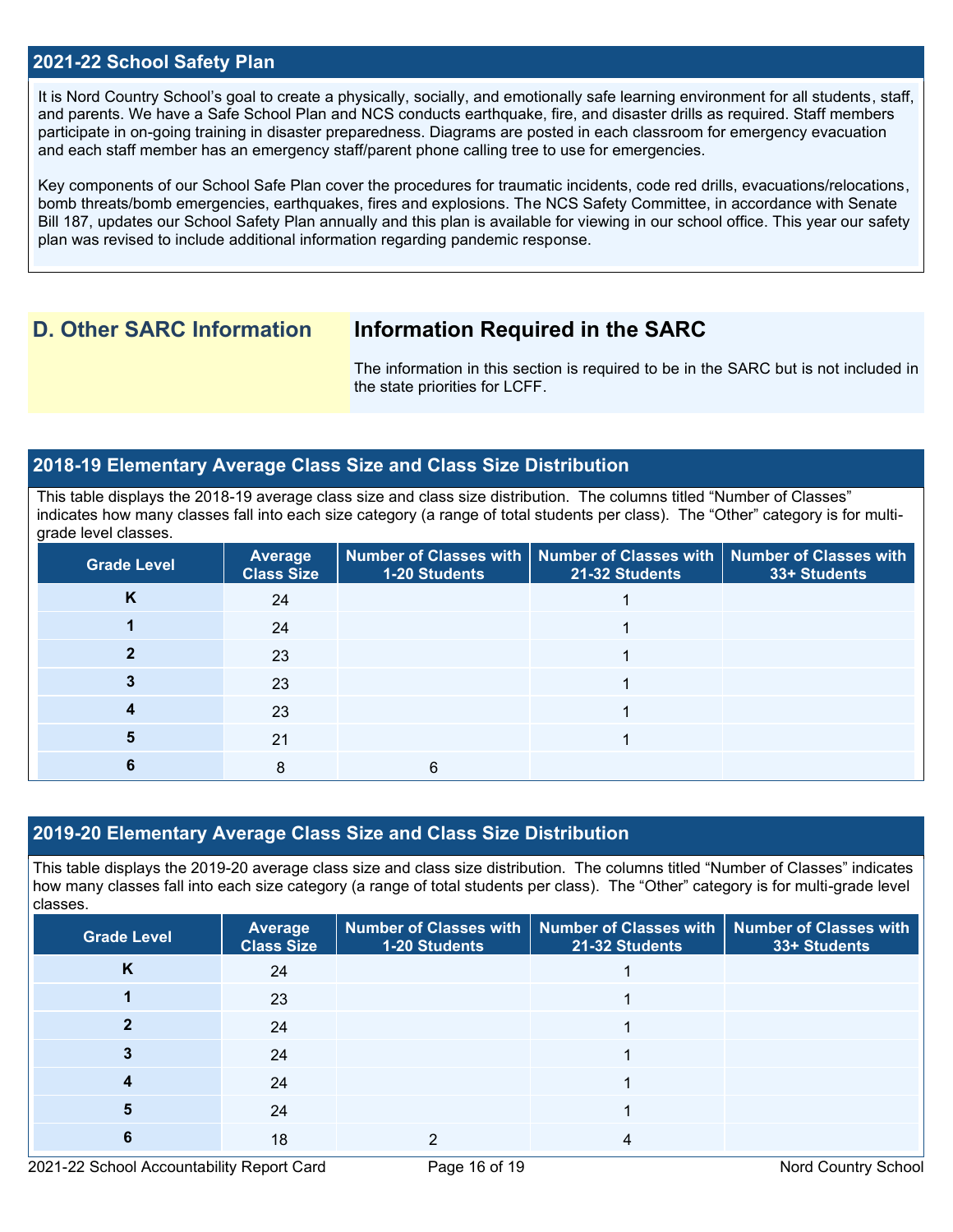### **2020-21 Elementary Average Class Size and Class Size Distribution**

This table displays the 2020-21 average class size and class size distribution. The columns titled "Number of Classes" indicates how many classes fall into each size category (a range of total students per class). The "Other" category is for multi-grade level classes.

| Grade Level | <b>Average</b><br><b>Class Size</b> | 1-20 Students | Number of Classes with   Number of Classes with   Number of Classes with<br>21-32 Students | 33+ Students |
|-------------|-------------------------------------|---------------|--------------------------------------------------------------------------------------------|--------------|
| K           | 22                                  |               |                                                                                            |              |
|             | 22                                  |               |                                                                                            |              |
|             | 22                                  |               |                                                                                            |              |
|             | 22                                  |               |                                                                                            |              |
|             | 23                                  |               |                                                                                            |              |
| 5           | 22                                  |               |                                                                                            |              |
| 6           | 13                                  |               |                                                                                            |              |

### **2020-21 Ratio of Pupils to Academic Counselor**

This table displays the ratio of pupils to Academic Counselor. One full time equivalent (FTE) equals one staff member working full time; one FTE could also represent two staff members who each work 50 percent of full time.

| <b>Title</b>                        | <b>Ratio</b> |
|-------------------------------------|--------------|
| <b>Pupils to Academic Counselor</b> |              |

### **2020-21 Student Support Services Staff**

This table displays the number of FTE support staff assigned to this school. One full time equivalent (FTE) equals one staff member working full time; one FTE could also represent two staff members who each work 50 percent of full time.

| <b>Title</b>                                                         | <b>Number of FTE Assigned to School</b> |
|----------------------------------------------------------------------|-----------------------------------------|
| <b>Counselor (Academic, Social/Behavioral or Career Development)</b> | 0                                       |
| Library Media Teacher (Librarian)                                    | 0                                       |
| Library Media Services Staff (Paraprofessional)                      | $\mathbf 0$                             |
| <b>Psychologist</b>                                                  | 0.2                                     |
| <b>Social Worker</b>                                                 | $\mathbf{0}$                            |
| <b>Speech/Language/Hearing Specialist</b>                            | 0.4                                     |
| <b>Resource Specialist (non-teaching)</b>                            | $\mathbf{0}$                            |
| <b>Other</b>                                                         | 2.2                                     |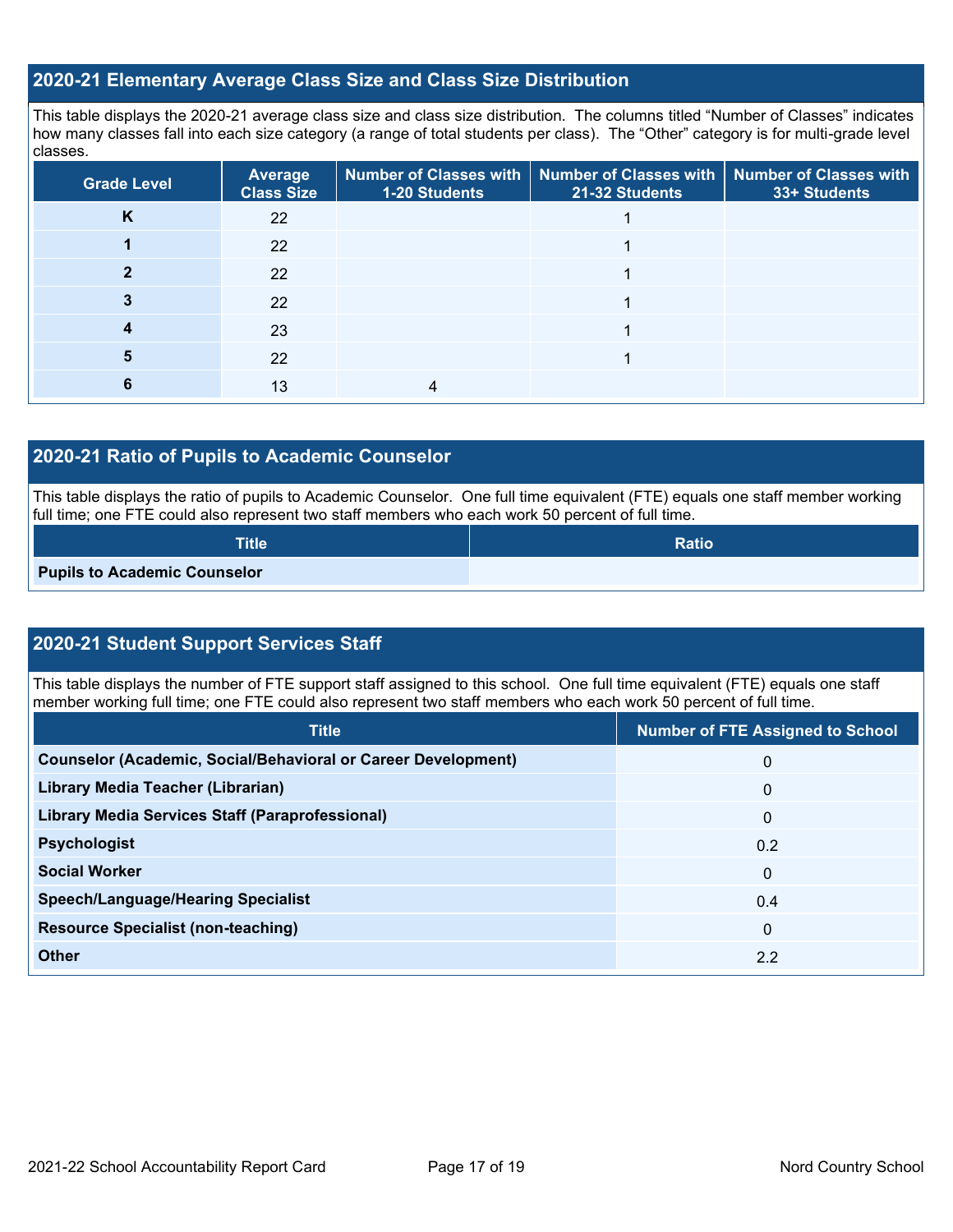### **2019-20 Expenditures Per Pupil and School Site Teacher Salaries**

This table displays the 2019-20 expenditures per pupil and average teach salary for this school. Cells with N/A values do not require data.

| Level                                                | <b>Total</b><br><b>Expenditures</b><br><b>Per Pupil</b> | <b>Expenditures</b><br><b>Per Pupil</b><br>(Restricted) | <b>Expenditures</b><br><b>Per Pupil</b><br>(Unrestricted) | <b>Average</b><br><b>Teacher</b><br><b>Salary</b> |
|------------------------------------------------------|---------------------------------------------------------|---------------------------------------------------------|-----------------------------------------------------------|---------------------------------------------------|
| <b>School Site</b>                                   | \$9,996                                                 | \$2,180                                                 | \$7.816                                                   | \$63,517                                          |
| <b>District</b>                                      | N/A                                                     | N/A                                                     |                                                           | \$75,734                                          |
| <b>Percent Difference - School Site and District</b> | N/A                                                     | N/A                                                     | 9.3                                                       | $-17.5$                                           |
| <b>State</b>                                         |                                                         |                                                         | \$8.444                                                   | \$86,376                                          |
| <b>Percent Difference - School Site and State</b>    | N/A                                                     | N/A                                                     | $-7.7$                                                    | $-30.5$                                           |

### **2020-21 Types of Services Funded**

Nord Country School offers many supplemental educational services. These include violin, classroom music, PE, Spanish, art, leadership club, various electives, reading incentive programs, field trips, chess club, and gardening. We are slowly transitioning back to offering all of these options within COVID-19 safety guidelines.

Nord Country School participates in the National School Lunch Program, providing a healthy breakfast, lunch and snack to all students.

Transportation services to and from Nord Country School are offered free of charge to all students. For convenience, there are several bus stops in the North Chico area.

### **2019-20 Teacher and Administrative Salaries**

This table displays the 2019-20 Teacher and Administrative salaries. For detailed information on salaries, see the CDE Certification Salaries & Benefits web page at [http://www.cde.ca.gov/ds/fd/cs/.](http://www.cde.ca.gov/ds/fd/cs/)

| Category                                             | <b>District</b><br><b>Amount</b> | <b>State Average</b><br>for Districts<br>in Same Category |
|------------------------------------------------------|----------------------------------|-----------------------------------------------------------|
| <b>Beginning Teacher Salary</b>                      | \$45,760                         | \$52,562                                                  |
| <b>Mid-Range Teacher Salary</b>                      | \$69,216                         | \$83,575                                                  |
| <b>Highest Teacher Salary</b>                        | \$85,127                         | \$104,166                                                 |
| <b>Average Principal Salary (Elementary)</b>         | \$85,521                         | \$131,875                                                 |
| <b>Average Principal Salary (Middle)</b>             | \$85,521                         | \$137,852                                                 |
| <b>Average Principal Salary (High)</b>               | N/A                              | \$150,626                                                 |
| <b>Superintendent Salary</b>                         | \$91,443                         | \$260,243                                                 |
| <b>Percent of Budget for Teacher Salaries</b>        | 35%                              | 34%                                                       |
| <b>Percent of Budget for Administrative Salaries</b> | 8%                               | 5%                                                        |